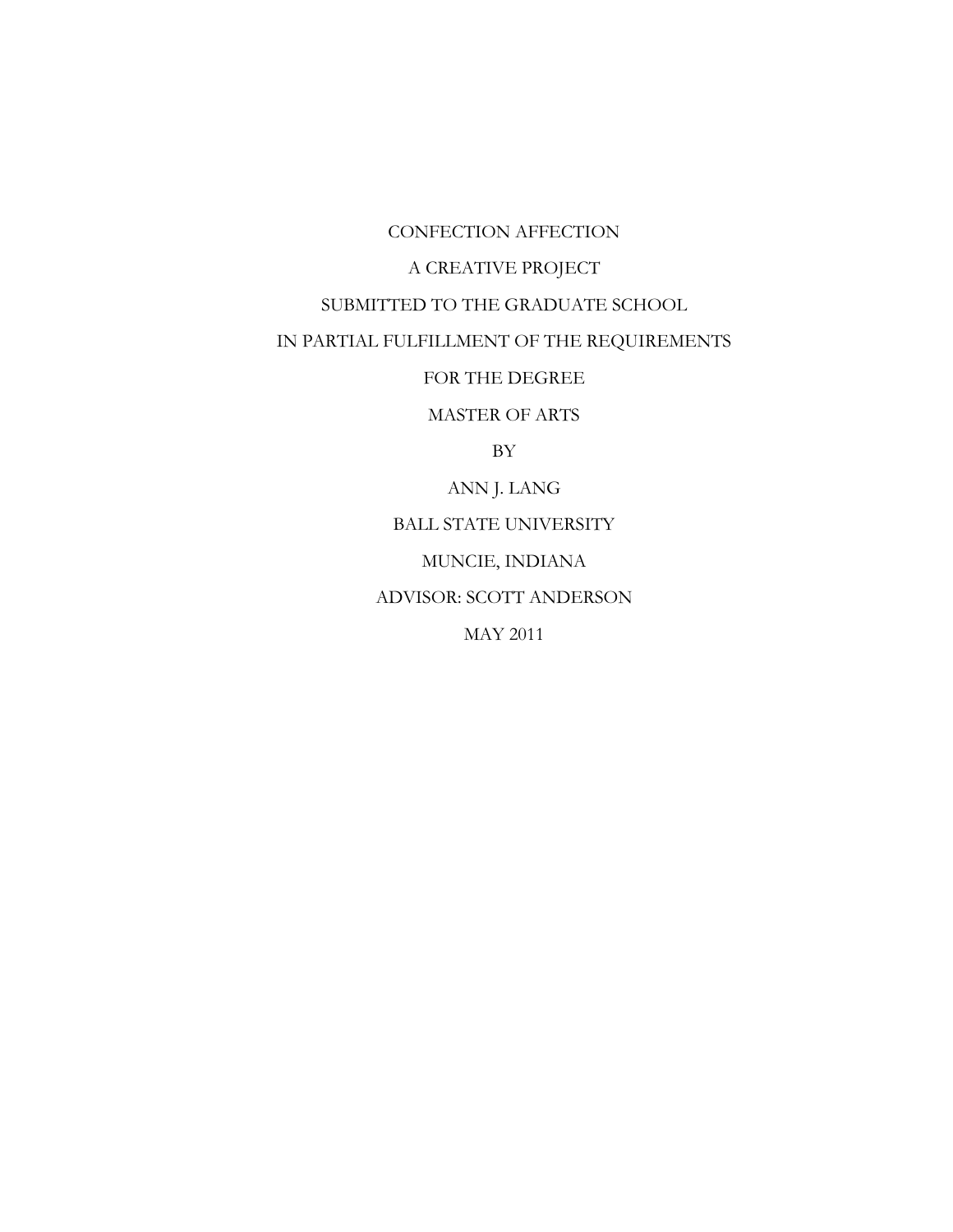# **TABLE OF CONTENTS**

| I. Statement of the Problem             |    |
|-----------------------------------------|----|
| II. Review of Influences                |    |
| III. Description of Artworks            | 11 |
| IV. Conclusion and Exhibition Statement | 20 |
| Bibliography                            | 24 |
| Appendix A                              | 25 |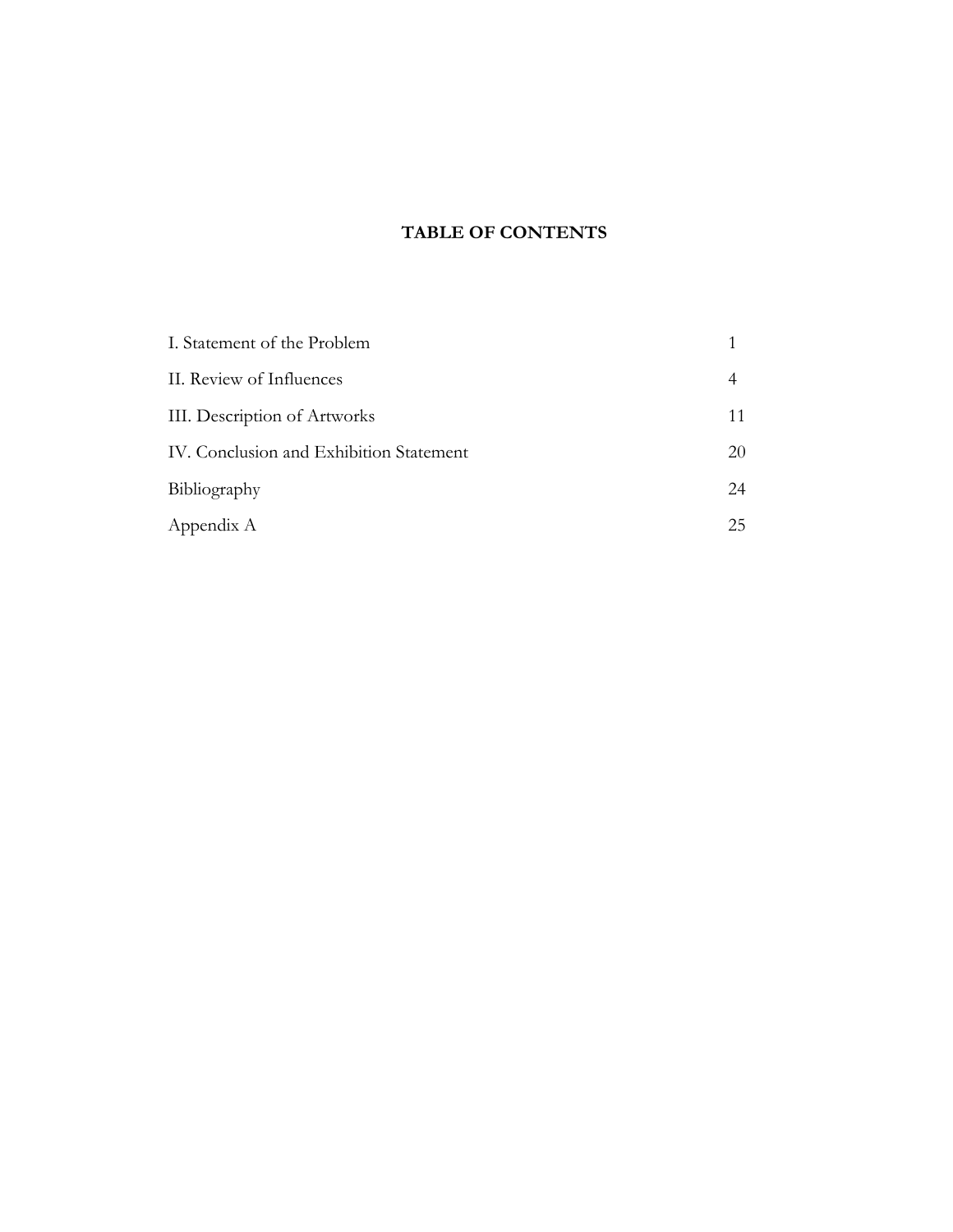### **I. STATEMENT OF THE PROBLEM**

Desserts, sweets, and confections have a special place in the hearts of many. Some, including myself, even claim to have a special stomach, a dessert stomach. We receive treats as rewards and for special occasions like birthdays and holidays. We take comfort in treats during crises. "The sense of security that sweets can bring is reflected in the way sweet sales rise in times of war or economic or social unrest" (Richardson 10).

*Metro Boston* called desserts "a relief from reality, a throwback to the childhood and a less complex world" (Dickson 9). Certain sweets, after all, offer us a taste of lost youth simpler times without responsibility, to-do lists, consuming media, with a perspective of our world as big as our own backyard. In my particular case, childhood summers were filled with ice cream. Everyday, sometimes even for lunch, my mother and I would have a bowl of ice cream together. Even now on a hot summer afternoon I ask my husband to take me out for ice cream for no reason other than the euphoric escape to all things simple. I relate to Tim Richardson, as he writes in his introduction to *Sweets*, "With sweets, the distinction between adulthood and childhood is blurred" (9). Emotionally, it is good, but it is a choice to treat myself knowing that too many treats may not be wise physically.

Personally, memories come to mind that have amplified my awareness of confections. My mom was in the hospital and recently passed away from cancer. While I was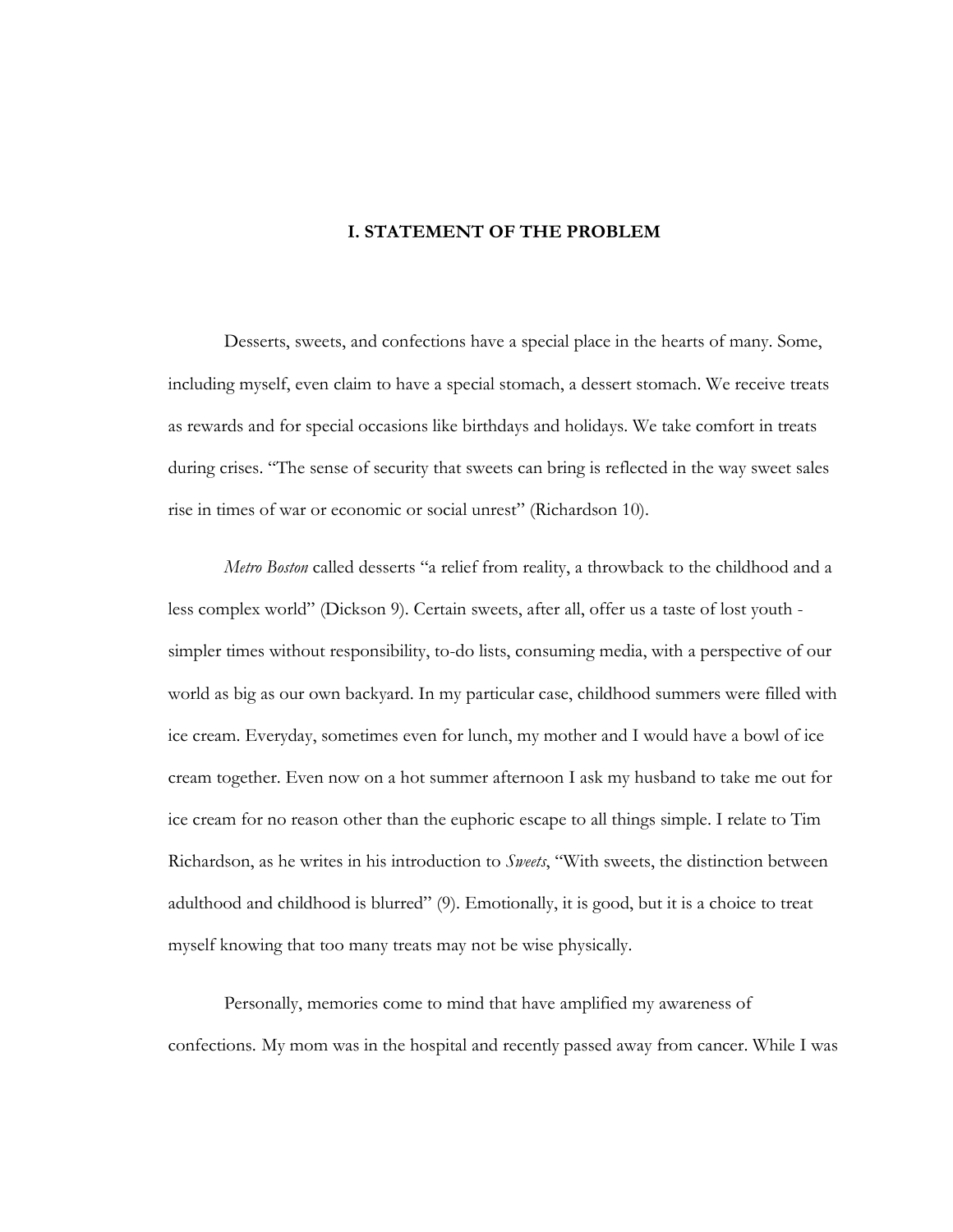going through these difficult circumstances, the initial interest of dessert as a subject was an easy choice. It was comforting. Like the pastry painter icon, Wayne Thiebaud said, "Why not paint cakes?‖ However, as they are eaten or deserted, their emptiness is revealed. As I've discovered, it does not last. This is when these innocent treats serve as metaphors for our culture's need for instant gratification, consumption, fulfillment, and reward. The immediate pleasure of a beautiful dessert swiftly fades after it is gone. Confection affection is a lovehate relationship. I try to balance comfort and consequence.

Using a combination of mixed media drawings and design principles, this exhibit reflects a range of concepts and concerns about thoughts with contemporary American culture. Using artificial candy colors, the drawings become almost too sweet. By depicting the desserts in their "before" and "after" states, moments of reflection are provided for the viewer on the condition of our culture and consequences we face if we repeatedly consume and disregard when to stop. We are controlled by an overwhelming act of consumption in our fast-paced society. Fast food, cell phones, microwaves, and ATMs are all tools to facilitate our need for instant gratification. In this age of technology, our desire for the next best thing has become an increasingly wasteful, on-to-the-next-one lifestyle.

During the process, I further explored artists whose work influenced my creative project. I also was able to advance my knowledge of wet and dry mediums and their use in combination by experimenting with various solvents, watercolor, and litho crayons. Based on these experiments, the final works I created were diptychs to portray the dichotomy of each dessert. Each focusing on how our continual search for fulfillment, substance, and reward is devoted to the ephemeral and passing things of life. I finished with four sets of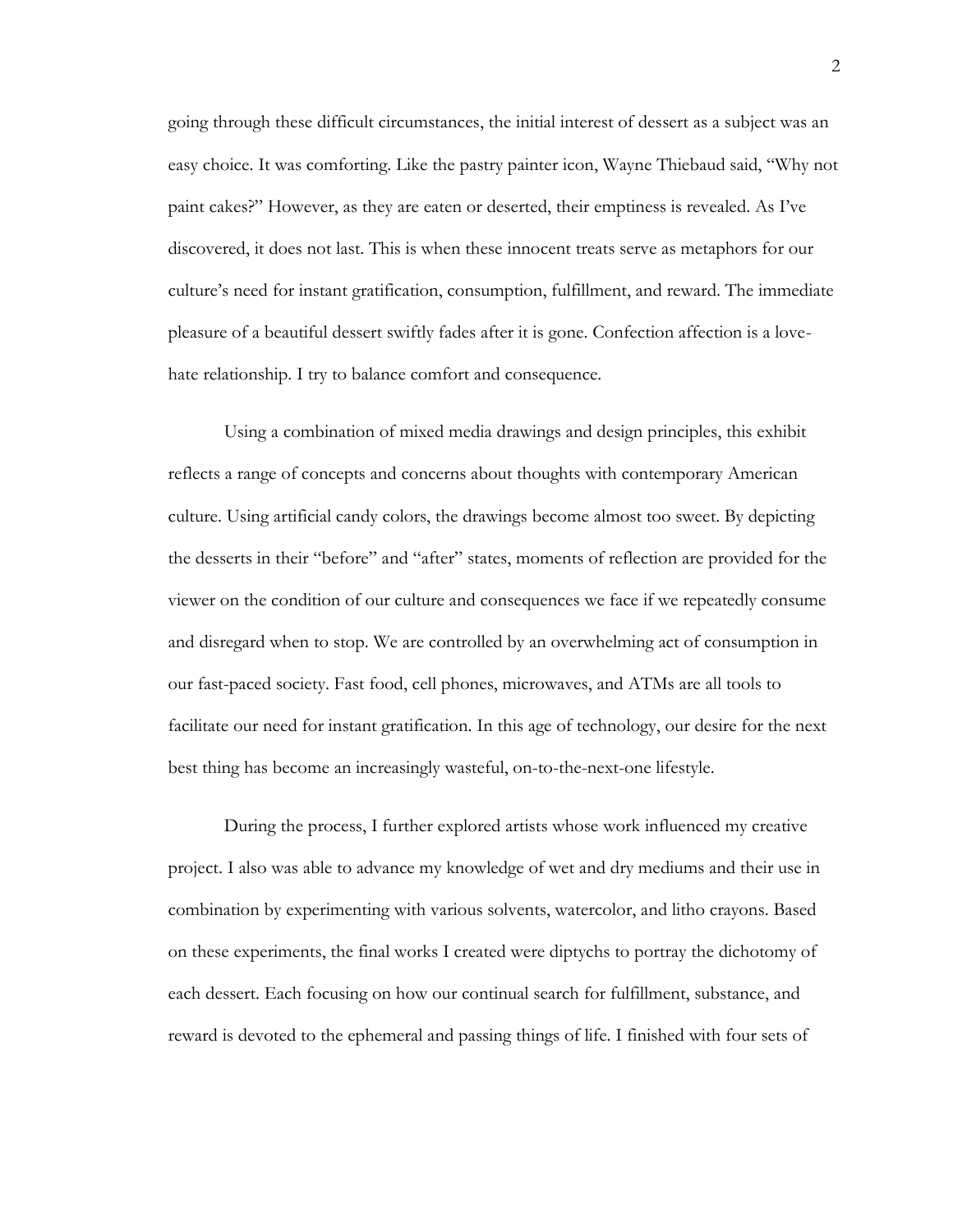drawings for my creative project and additional sketches and studies to support my exploration and process of the media and content.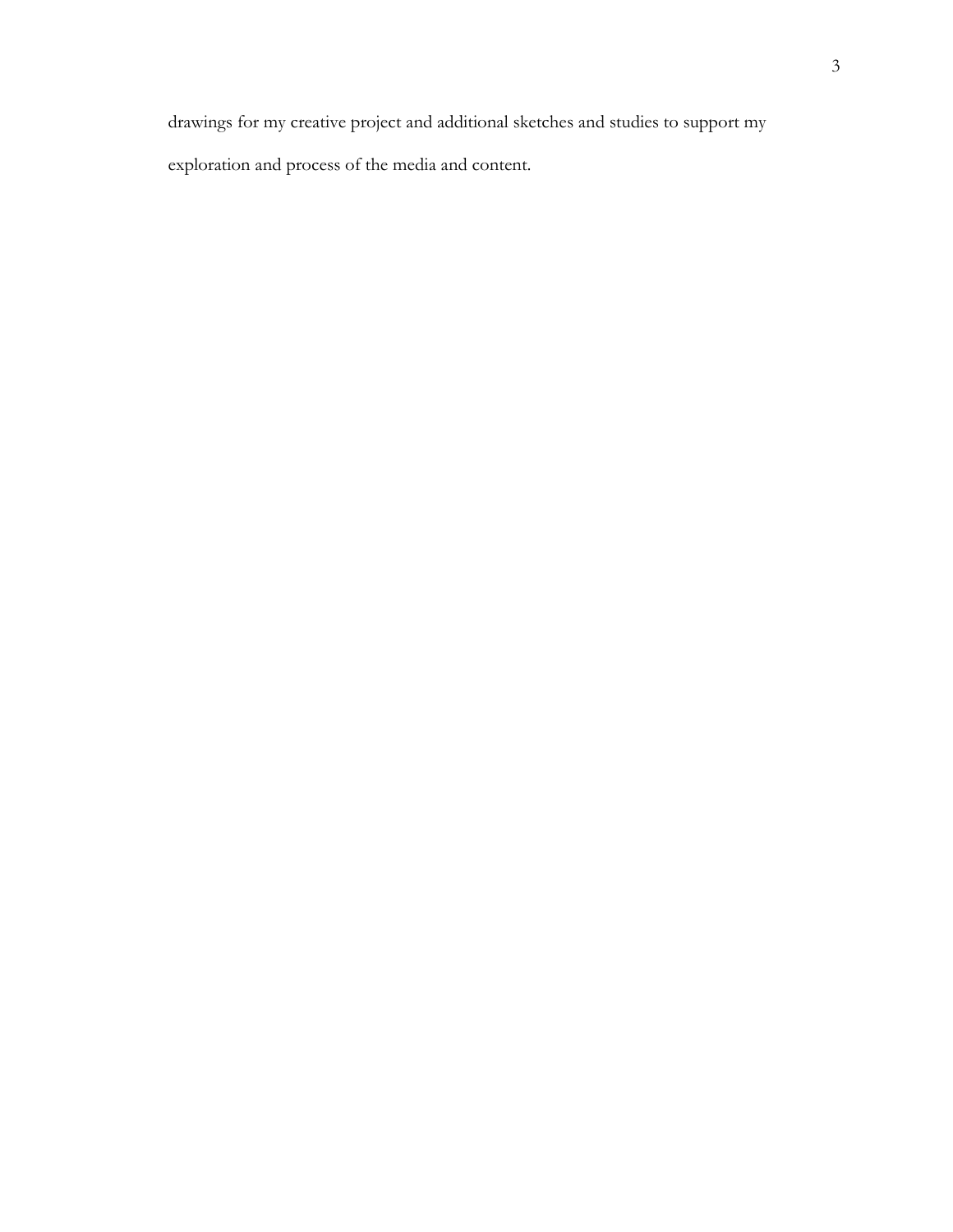### **II. REVIEW OF INFLUENCES**

### **Wayne Thiebaud** (1920)



*Slice of Cream Pie with Cherry*, 1964, *Cakes*, 1963, Oil on Canvas Woodcut, Artist's Proof



Wayne Thiebaud, an American painter, saw desserts as icons and portrayed them commercially in his paintings. He used exaggerated colors that drew your gaze across his paintings. The distinct shadows in most of his work ground the objects and give them a realistic setting. The colors and shadows both contribute to the commercial quality in Thiebaud's art. His work reflects advertisements for a bakery or pastry item. In the same fashion as he painted desserts, he also painted hot dogs, streets, lipstick, and deltas. Thiebaud (pronounced 'tee-bo') grew up on the west coast, which influenced his Hollywood/commercial style of flawless presentation. He earned his bachelor's and master's degrees at Sacramento State College in 1951 and 1952, respectively.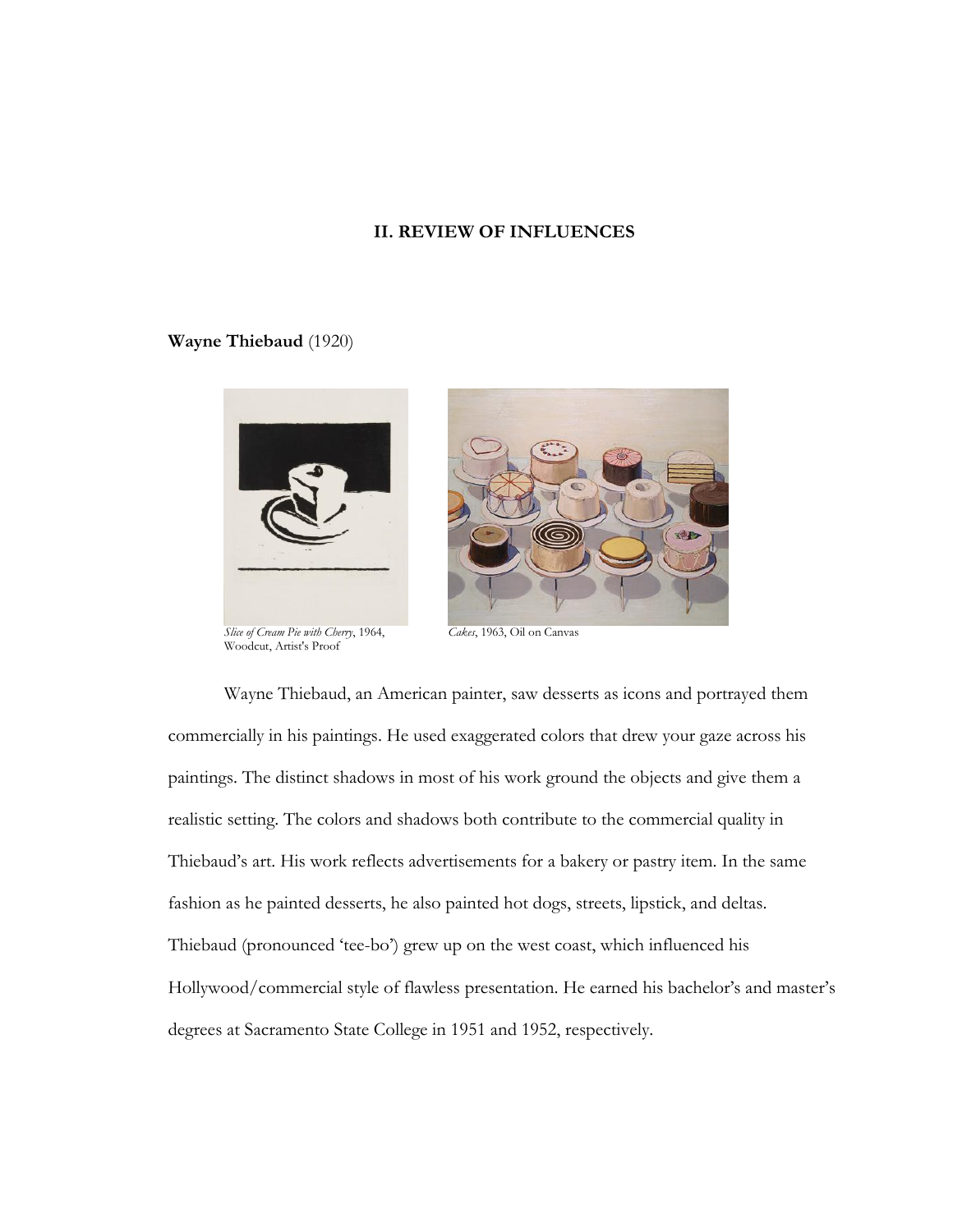In the 1960s, he created a series of images of pies. I am drawn to the elegant balance of black and white of this series. The tightly composed prints focus on one slice at a time, an individual piece. The reduced detail and context in the composition requires the viewer to appreciate the prints on a conceptual rather than a formal level. However, most of his dessert art draws from the similarity of oil paint to that of buttercream icing. Loaded and thick, the colorful pastels and blue shadows of paint draw attention to the sumptuous imagery. Each dessert is carefully handcrafted, but with the uniformity of a consistent crew. They are arranged and displayed in bakeries and diners across America.

With such repetition, displaying his pies and cakes in rows, and his subjects of the seemingly mundane, many have labeled him a Pop artist with other known artists or that era like Andy Warhol and Roy Lichtenstein; however he did not consider himself a Pop artist. Thiebaud did not use desserts, as Warhol did with his soup cans, to critique consumer culture. He was genuinely interested in the nostalgia of the products themselves. His brushstrokes are expressive and lyrical compared to the flat, automated style of other Pop artists. He did not identify his art with any movement, but used many folk art techniques. ―The obsession with detail, the faithfulness to an object's essence, the use of fixed, rigid forms in a diagrammatic style, the employment of distortions in perspective to achieve a kind of caricature, the reliance on repetition and sorting, and a devotion to painterly excess and vivid color — these are devices that folk artists have traditionally relied upon" (Roth).

Thiebaud was the artist I knew to use as a jumping off point. His work is fun and filled with nostalgia. He sees and paints each repetitive item with such a distinct, individual look – lovingly crafted. I am also drawn to his dramatic use of light and shadow, which gives the paintings' scenes authenticity – like he remembers right where he first saw it.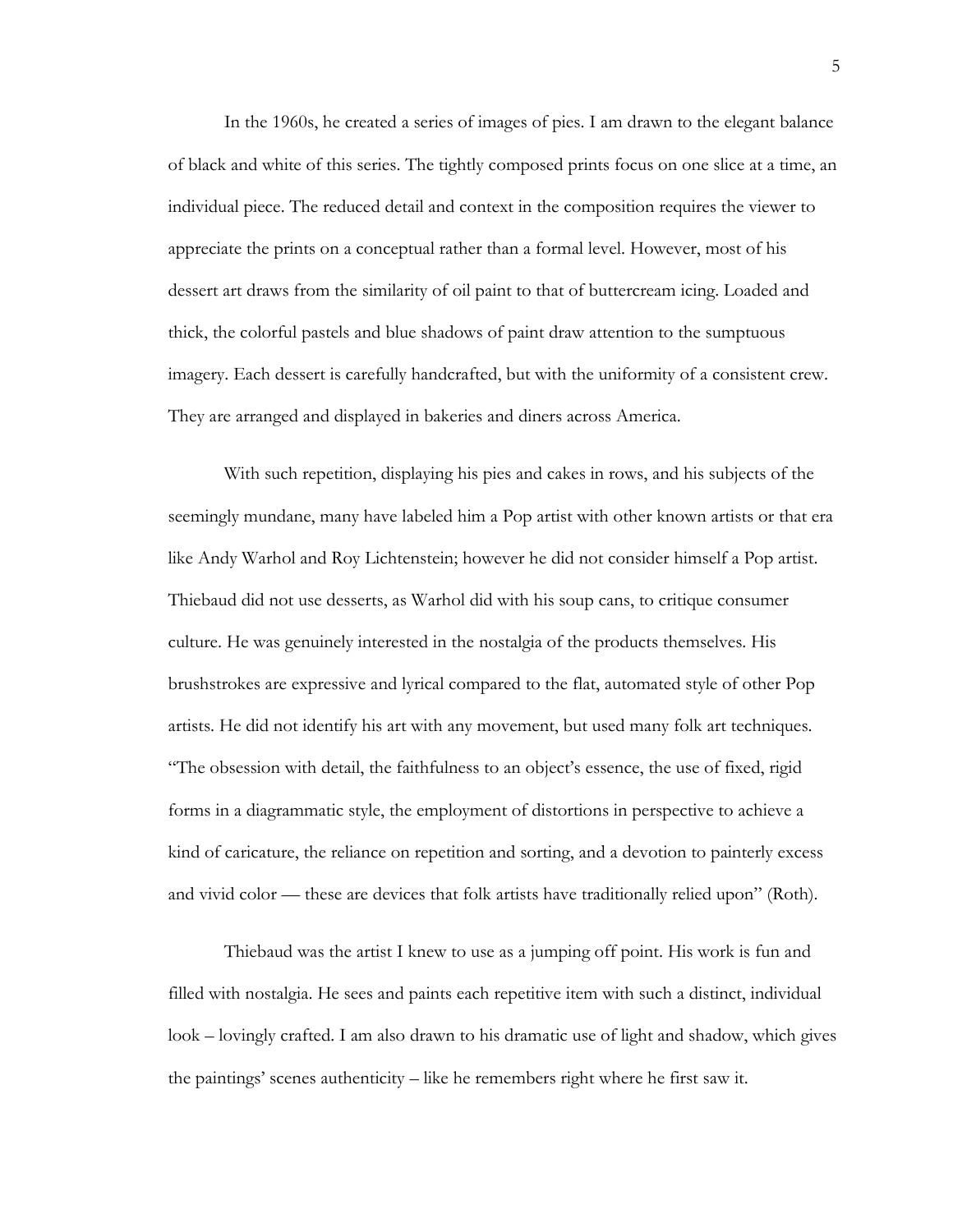#### **Will Cotton** (1965)



*Spumoni River*, 2003, Oil on linen *Candy Curls*, 2005, Oil on linen



William Cotton, another more contemporary, American painter, provided me with examples of confectionery as well as temptation. His main subjects are landscapes composed of sugary sweets, often inhabited by women. Cotton sets up studio maquettes of his landscapes and photographs them. He then paints from the photograph. Even though his works are airy and light, they are heavy with meaning. It speaks of dissatisfaction, abandonment, and desire. The sweetness of his paintings becomes nauseating, even repellent. For Will Cotton, sugar is a vice. He coats his paintings excessively with it. It doubles as one of the seven deadly vices - gluttony, the excessive love of pleasure.

His color palette is vibrant and airy, letting light move your eye around the landscape. Cotton's use of color in his paintings was very significant in my work. He chooses colors that are easily identified with sweetness and attraction such as his sugary cotton candy pinks and creamy smooth whites. His paintings are extravagant and luscious beyond measure. They provoke a desire that is beyond necessary. His subjects are not a source of nourishment, just indulgence: past need, pure pleasure.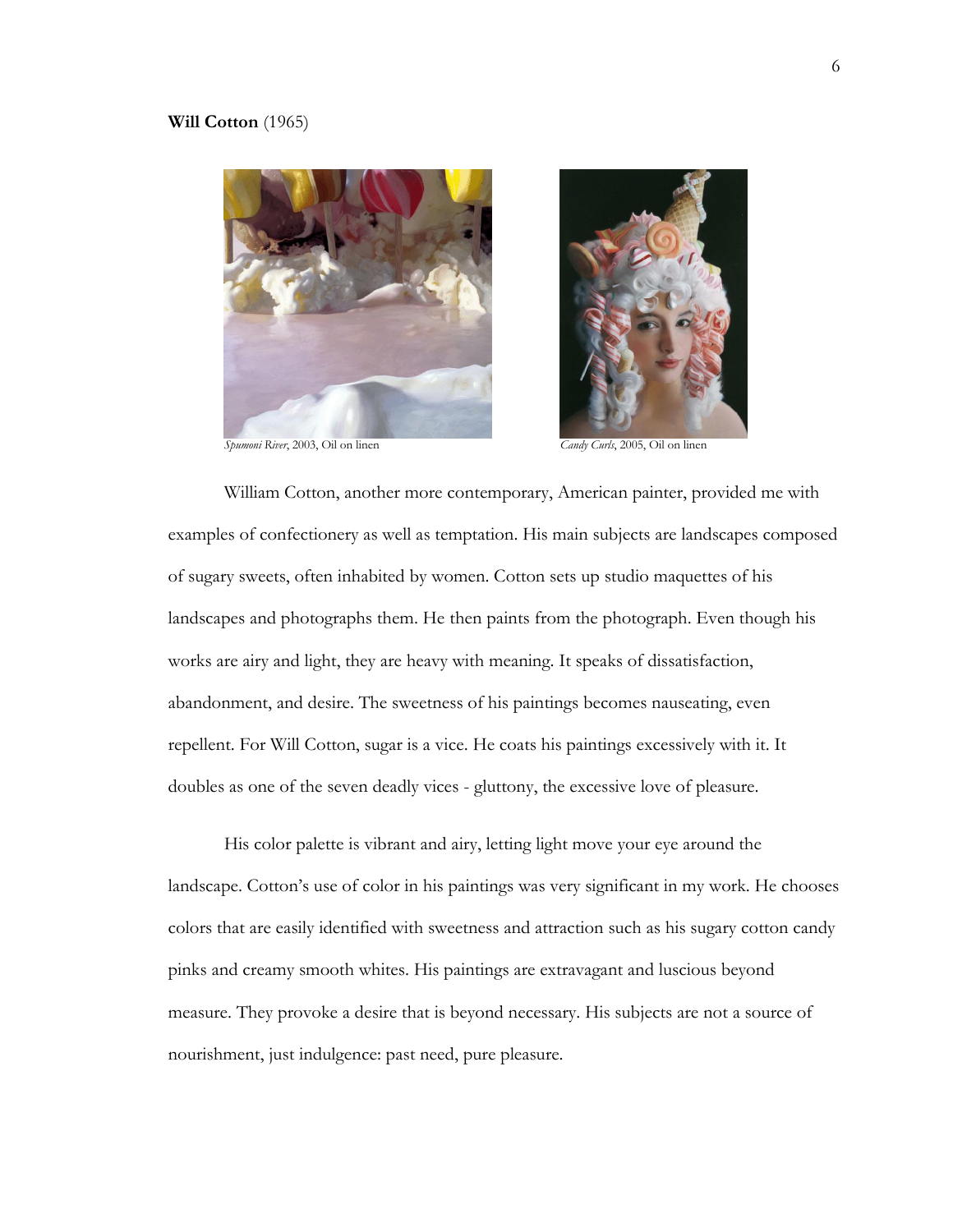#### **Takashi Murakami** (1962)





*Time Bokan-Pink,* 2001, acrylic on canvas, mounted *Flowers, Flowers, Flowers*, 2010, Offset lithograph on wood

Takashi Murakami influenced me with his use of bright colors and flat imagery that reflect youth. Murakami, a Japanese artist, attended the Tokyo National University of Fine Arts and Music and is known for his own style of art called Superflat. It is a style similar to manga and anime that comments on otaku lifestyle and subculture, as well as consumerism and sexual fetishism. His work thrives on eclectic Japanese culture.

One of his exhibit's titles, Little Boy, refers to the codename for the atomic bomb dropped on Hiroshima in 1945. It is such an innocent title for such a horrific event. The title doubles in meaning as it points to the infantalization of the Japanese culture after the war. The catastrophic things that occurred traumatized them to the point that they reverted to an adolescent state. Japan was filled with ancient tradition and culture. It has turned into a consumer culture seeming only to produce products for children and adolescents. This is evident in the fixation on kawaii, or cute, imagery in Japanese culture. Kawaii elements include characters with sweet, saturated colors and baby-like features, often with oversized heads with large eyes. Hello Kitty is a great example. Lesser-known examples may also be slightly distorted and ominous.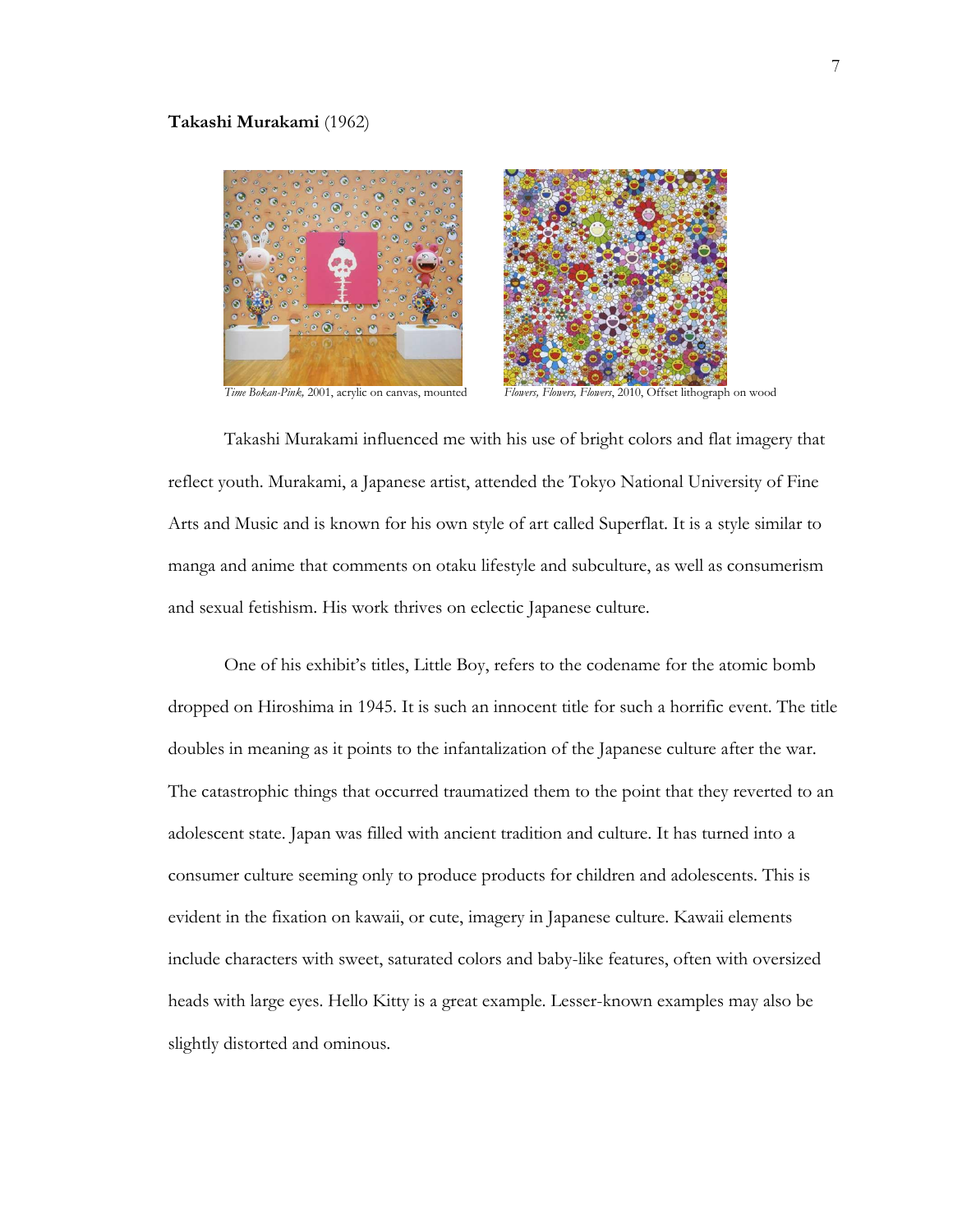*Time Bokan* (pictured on previous page), represents a mushroom cloud. Surrounded in hot pink, Murakami drew from the historical national disaster and painted the cloud like a cartoon. It becomes so flat, non-dimensional and abstracted, that it looks "cute." Murakami would argue that the cute cartoons are at a level that the Japanese can relate to. Fantasy provides an escape from history for the Japanese.

What I wanted to take from Murakami's work was his use of imagery to communicate deeper ideas. The "cuteness" of his work draws viewers in at a level that they can quickly relate to (much like the commercial persuasion of Thiebaud). With my work, colorful desserts are the draw. Again as Tim Richardson described, sweets blur adulthood and childhood (9). For me, sweets are a ways to cope with the traumatic things of life. I immediately identify with them. Using this hook, I proceed to challenge American contemporary culture.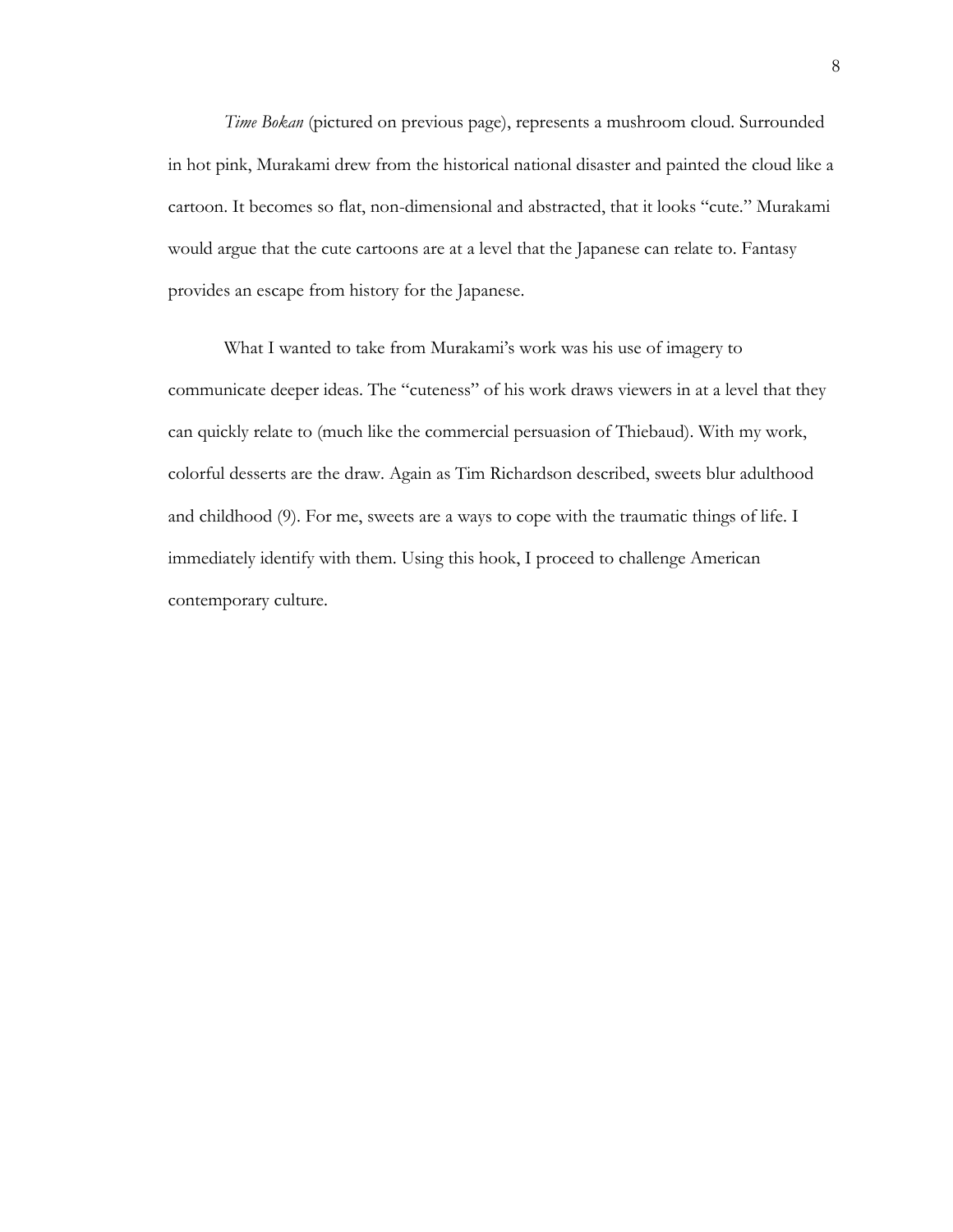

*Chocolate Crumb Donut*, 2009, Acrylic on Canvas *Colorful Sundae*, 2009, Acrylic on Canvas



Wang Liang-Yin, a Taiwanese painter and sculptor, is an artist who I discovered much later in my research. Wang conveys very similar concepts with her art. She focuses on the transient nature of desserts and the emptiness that follows. As she presents each piece, the viewer sees her vibrant imagery but is led to contemplate whether this cheer continues beyond our sight. The dripping paint in her colorful works hints at the unstoppable disappearance. I admire her use of a wet medium because she allows the drips to become an important part of her work. She is in tune with the qualities of the medium.

Still life usually implies the stationary element of interior life. In Wayne Thiebaud's work, for example, the objects are found on a stable surface, casting a shadow on a display table or countertop. From there, everything is carefully and symbolically arranged: the cakes are on the table, the table is in a controlled environment, and the controlled environment is built on solid ground. Each is at its right resting place, contained and at ease. With Wang Liang-Yin's work, each sweet stands out in the center of the painting as it is suspended on the canvas. They lack the support of both context and background. Each dessert fills up the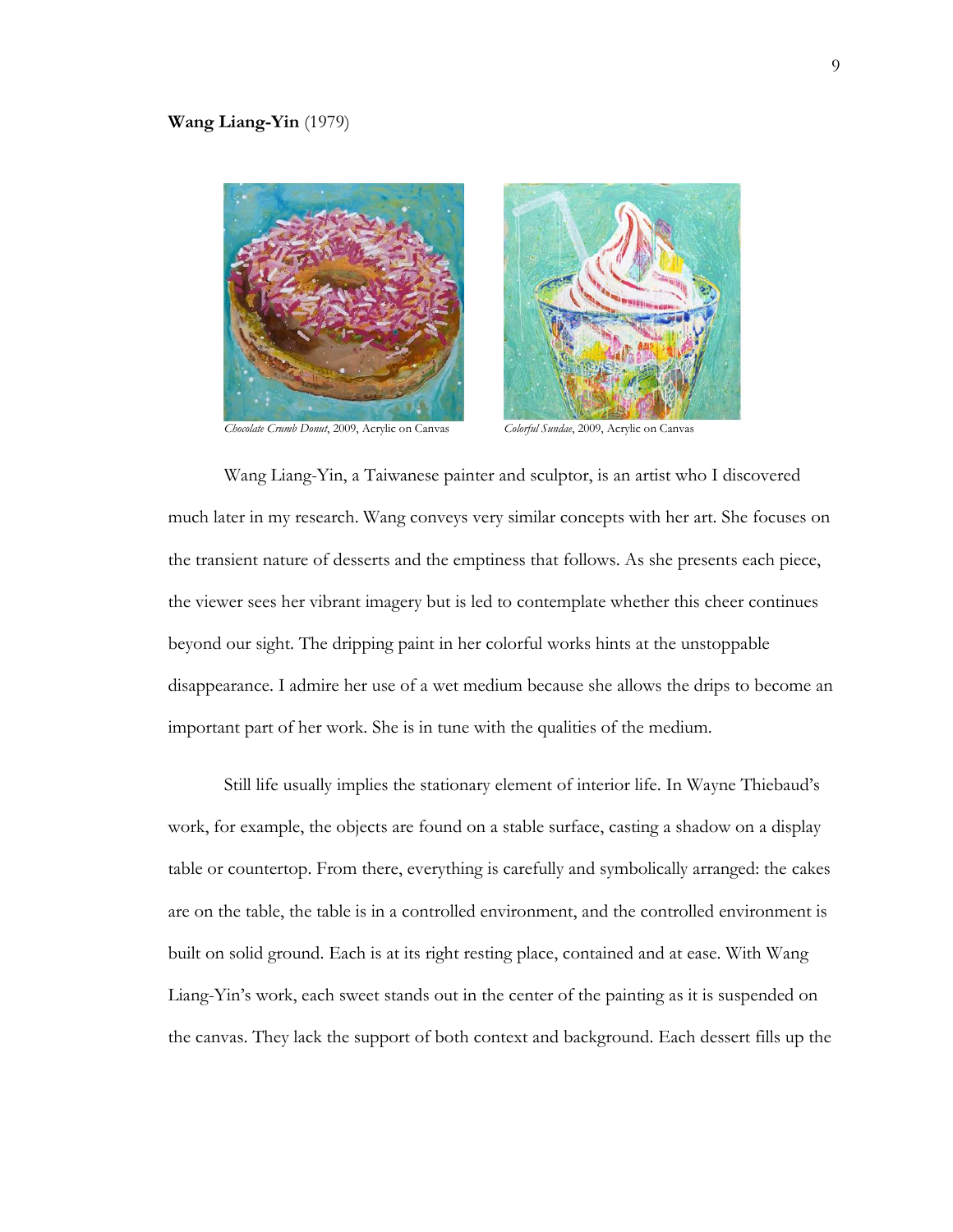frame, pointing out the individual. Her bright colors and centered imagery isolate the viewer and the object.

The contemporary artists whose work I researched each dealt with the element of sweet. Wayne Thiebaud's work was sweet in his use of desserts as nostalgia. Will Cotton used sweet to an excessive degree for temptation by confectionery. Takashi Murakami's work used sweet colors to relate to the infantile Japanese culture. Wang Liang-Yin painted sweets in energetic colors to consider the fleeting nature of desserts.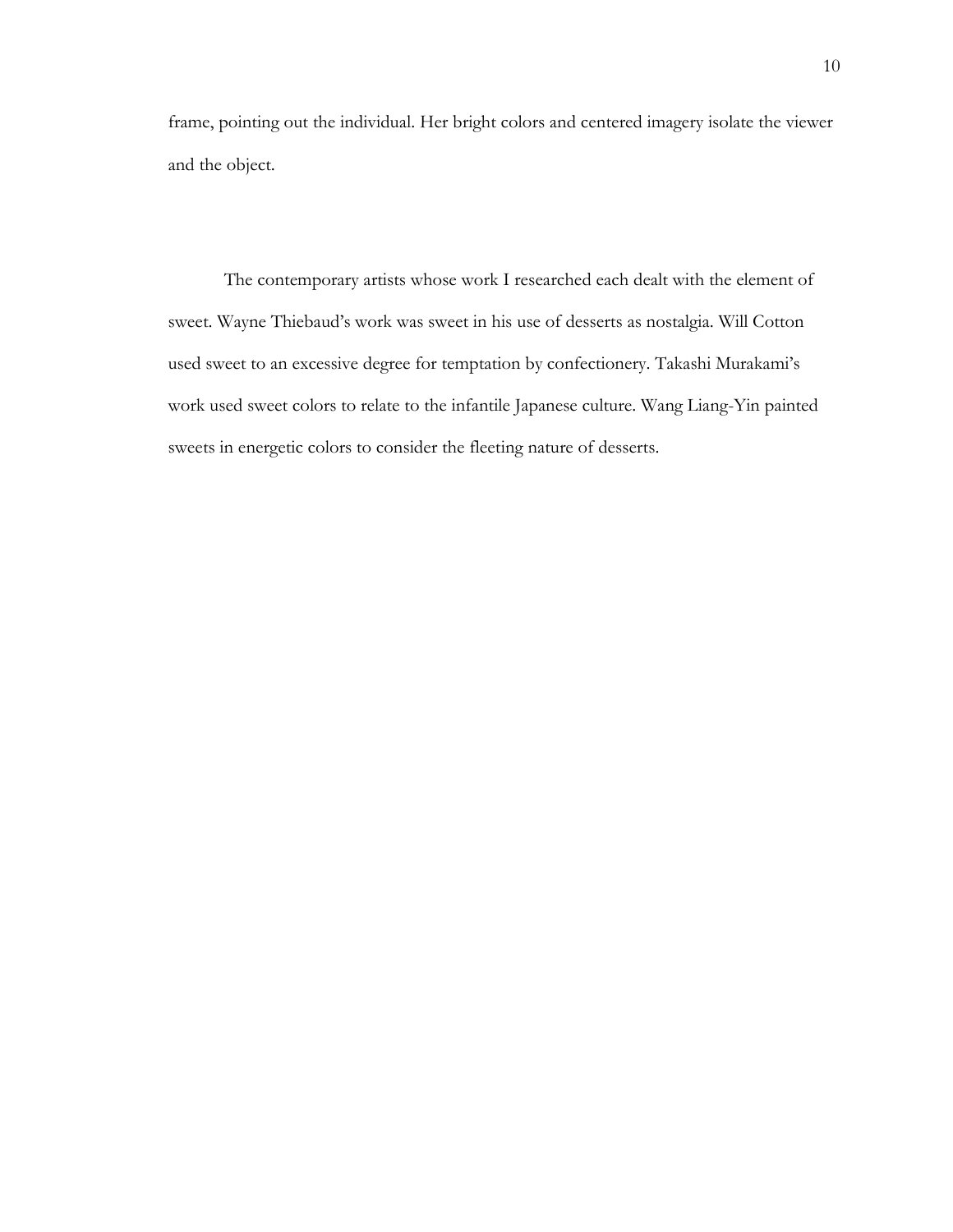### **III. DESCRIPTION OF THE ARTWORKS**

This exhibit combined mixed media drawings and design principles to create a body of work exploring four sets of related ideas about contemporary American culture. My thesis used desserts to draw people in and describe the state of our culture, including the cost it may have. Desserts engage me because it reminds me of my childhood with my mom, but like the time it transports you to, it does not last. During my studies I became really interested in pieces that incorporated duality, like Murakami's *Time Bokan*. His work immediately translated innocently through his flat rendering like cartoons but then also politically because of the history of the subject matter. With my work the subjects translate as a delicious dessert experience, but also each dessert, the banana split, the strawberry ice cream, the chocolate cupcake, and the apple pie, proposes the struggle between the initial comfort and immediate consequence of the indulgence of the sweet. To achieve this, I presented the before (classic mouthwatering depiction) and after (the empty result).

Each piece was prepared on paper with a flat watercolor wash. However, before I started on the final pieces, I experimented with different washes and materials (as seen in Appendix A). I included the baking process and some base ingredients into my art process. Since many desserts use salt, sugar, and eggs, I mixed salt, powdered sugar, sugar crystals, and eggs separately with water. The salt gave a nice crackled look, but it did not look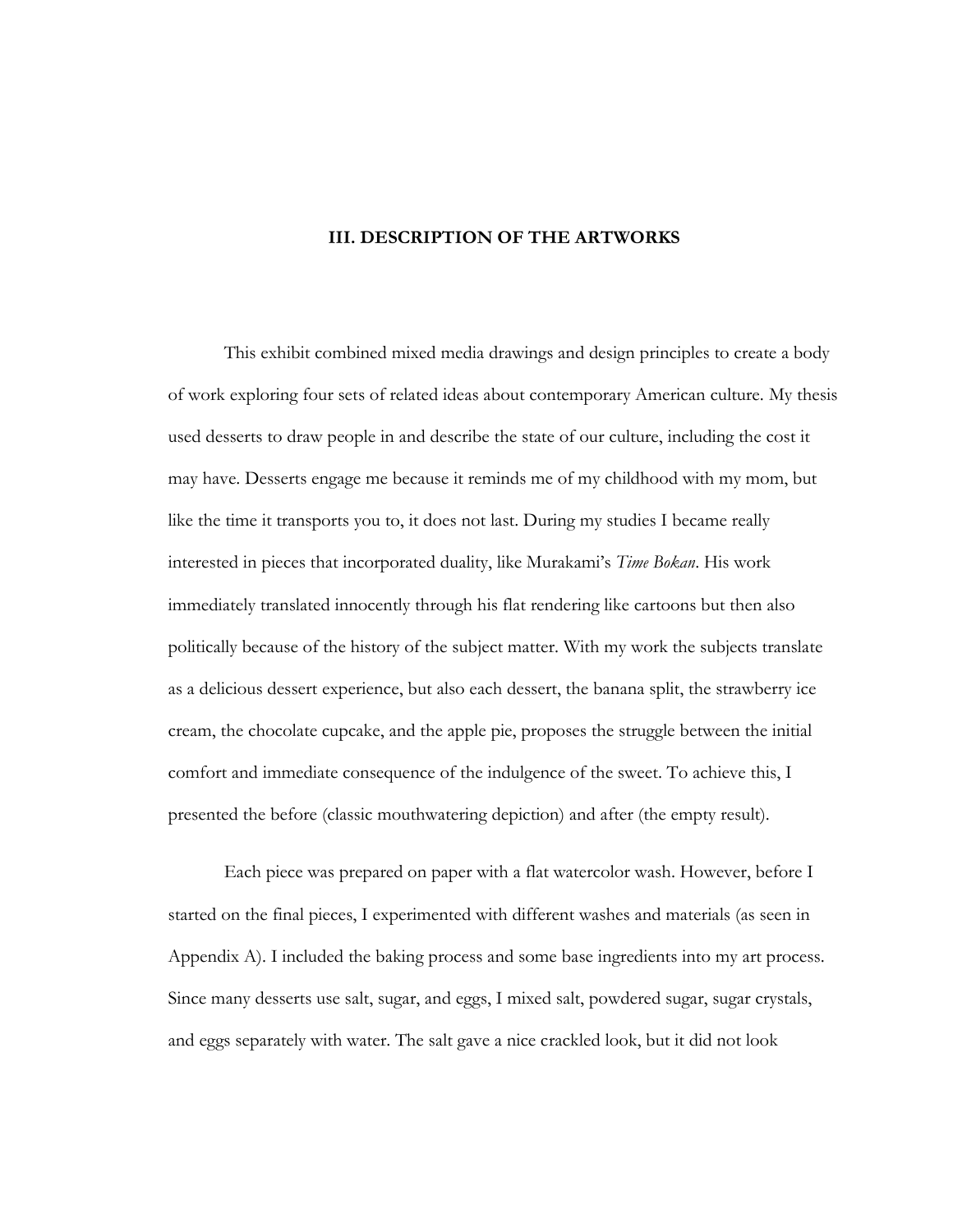delicious. The powdered sugar gave a really stunning shimmer to the piece, but it kept the paint from mixing well. The sugar crystals gave the paper the sugary effect I was looking for, but it was not consistent and took many days to dry out. The eggs made the paper very glossy and difficult to draw on top of. In the end I opted out of using any of these additives because they were distractive and painted only with watercolor.

Starting at the top of the paper, I painted a stroke of color and worked my way down. After it dried, I went over it again. When the paint was still wet, I subtly added analogous colors to give the washes variation. Color was visually one of the most important concepts to drive this thesis. I chose very bright, ethereal pastels, similar to Thiebaud and Cotton, to connect with the nostalgia of desserts and attract attention. Using very candy-like colors, the subjects became more artificial, suggesting a deeper truth. I wanted to tie the four sets of work together with similar color treatments and vibrancy. The rainbow gradient in the work added to its rich sweetness.

When the washes were dry, I added the desserts on top with black and white litho crayons. The black litho crayon allowed me to draw textured bold lines that reflected the pie prints Thiebaud did in the 1960s. The white litho crayon added depth to the desserts, but also gave me transparency to let in the color of the wash show through. I like juxtaposition of the bright soft backgrounds and the rigid outlines of the images. The desserts float on their backgrounds, contributing to their ethereal airiness.

For the exhibit the four sets of drawings were hung from a line, similar to hanging them out to dry. Again, the desserts float from the gallery wall. They are suspended in time to give them a nostalgic Americana presence. It represents "simpler times" before mass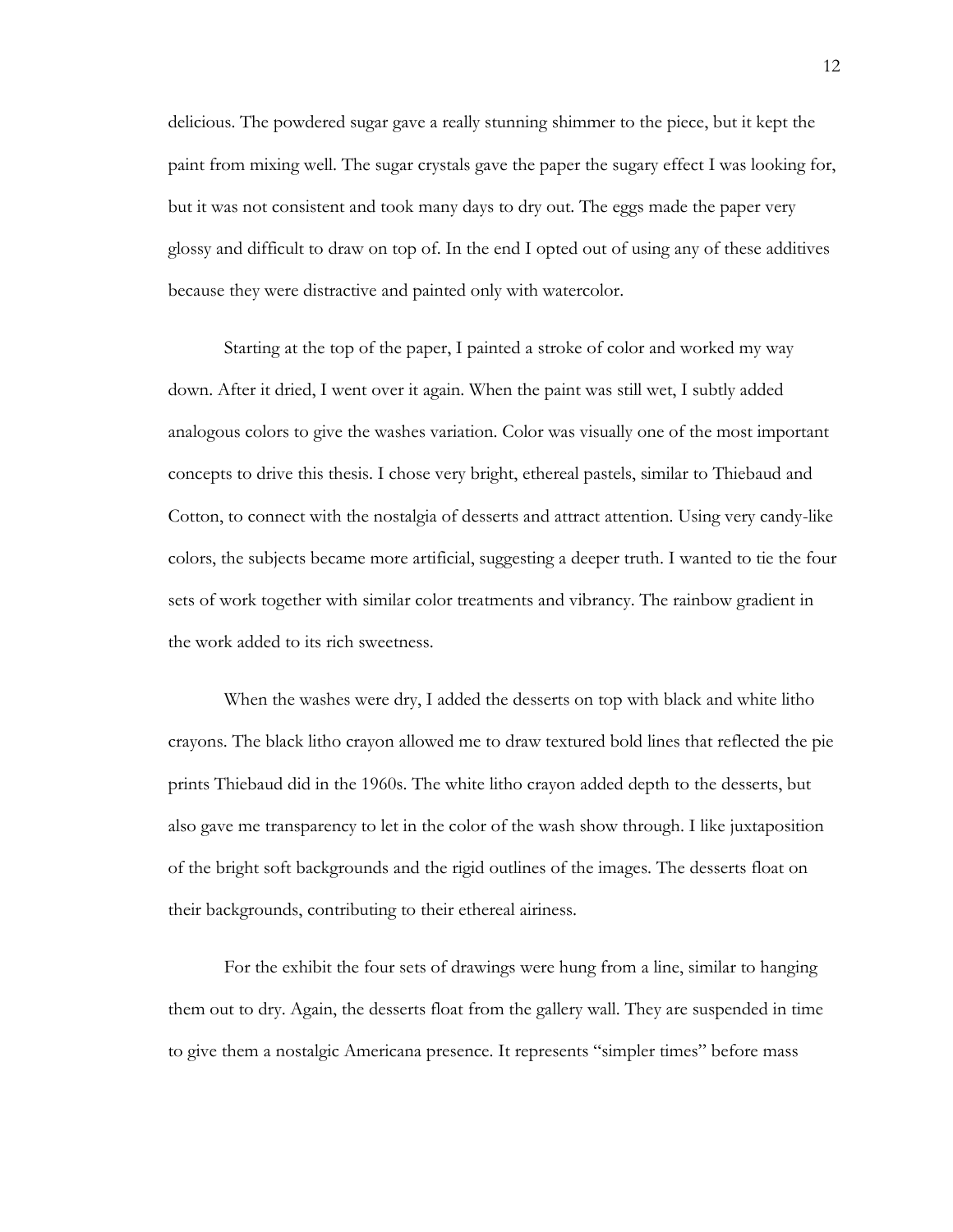technological advances and machinery like washers and dryers. Clotheslines are reminiscent of a time of less complexity. I left the edges of the drawing to show process and again instill a 1950's home crafted feel. Initially I used the margins as workspace, trying out different techniques and materials that resulted in the margins documenting my process of line work and miniature desserts.

#### **BANANA SPLIT**, diptych 1 & 2



Desserts are iconic. One that is unforgettable is the banana split. There is a certain way a banana split should look with its symmetrical mountainous scoops reaching the heavens, piled high with toppings and whipped cream, lined with banana halves. But how long does it last like that? Soon after receiving the picturesque treat, it is consumed. If not eaten, it soon becomes a puddle of mixed flavors in the bottom of a bowl, leaving only a pool of what it once was. It beckons to be consumed right away; it is a vertically built accomplishment waiting to be conquered.

> Desserts have a sense of urgency about them. When they present themselves to us, we're overwhelmed with the impatience of youth. No matter how old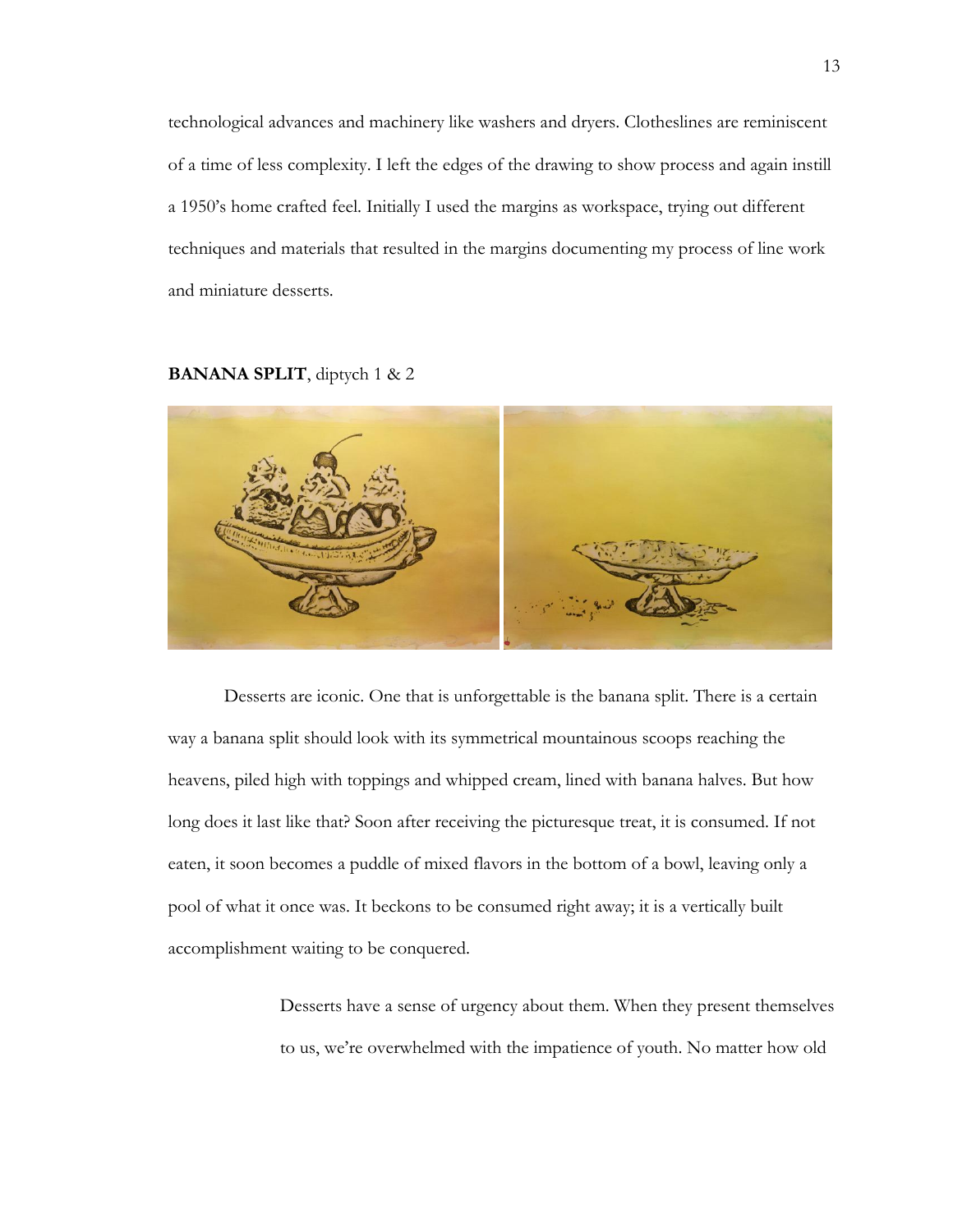we are, we suddenly decide that we need to eat them right here, right now. We know that if we wait until we're hungry again, an hour later, we will risk missing something: the taste will fade, the dynamic contrasts will vanish, and we'll never experience that dessert in quite the same way. (Chen 85)

The banana split draws attention to the American culture of consumption and instant gratification. These actions are lifted up on a pedestal. The banana actually provides a bit of sustenance, but split between the halves of something good, are piled high so many toppings, layers, syrups and fluff until it can go no higher…just as there are so many devices that sustain our need for instant gratification. We have personal cars, fast food, cell phones, microwaves, and ATMs to give us what we want, when we want it.

What happens if we consume too much? There are consequences - like in the world of desserts, as delicious as they are, they do not serve as a part of a healthy diet. We already know many Americans are unhealthy. An unhealthy diet yields being overweight or obese. According to the U.S Bureau of Labor Statistics, the United States has the largest fast food industry in the world. The way that fast food is prepared is the reason it is usually precooked and filled with preservatives to survive long transportation hours and to be prepared for the quick and demanding customer. The director of the obesity program for the Children's Hospital Boston, David Ludwig, claims, "fast food consumption has been shown to increase calorie intake, promote weight gain, and elevate risk for diabetes" (Warner). Our refined distorted craving for a palate of all things saturated and sugary is a cycle we are only now seeing elevated health complications and major repercussions in our youth.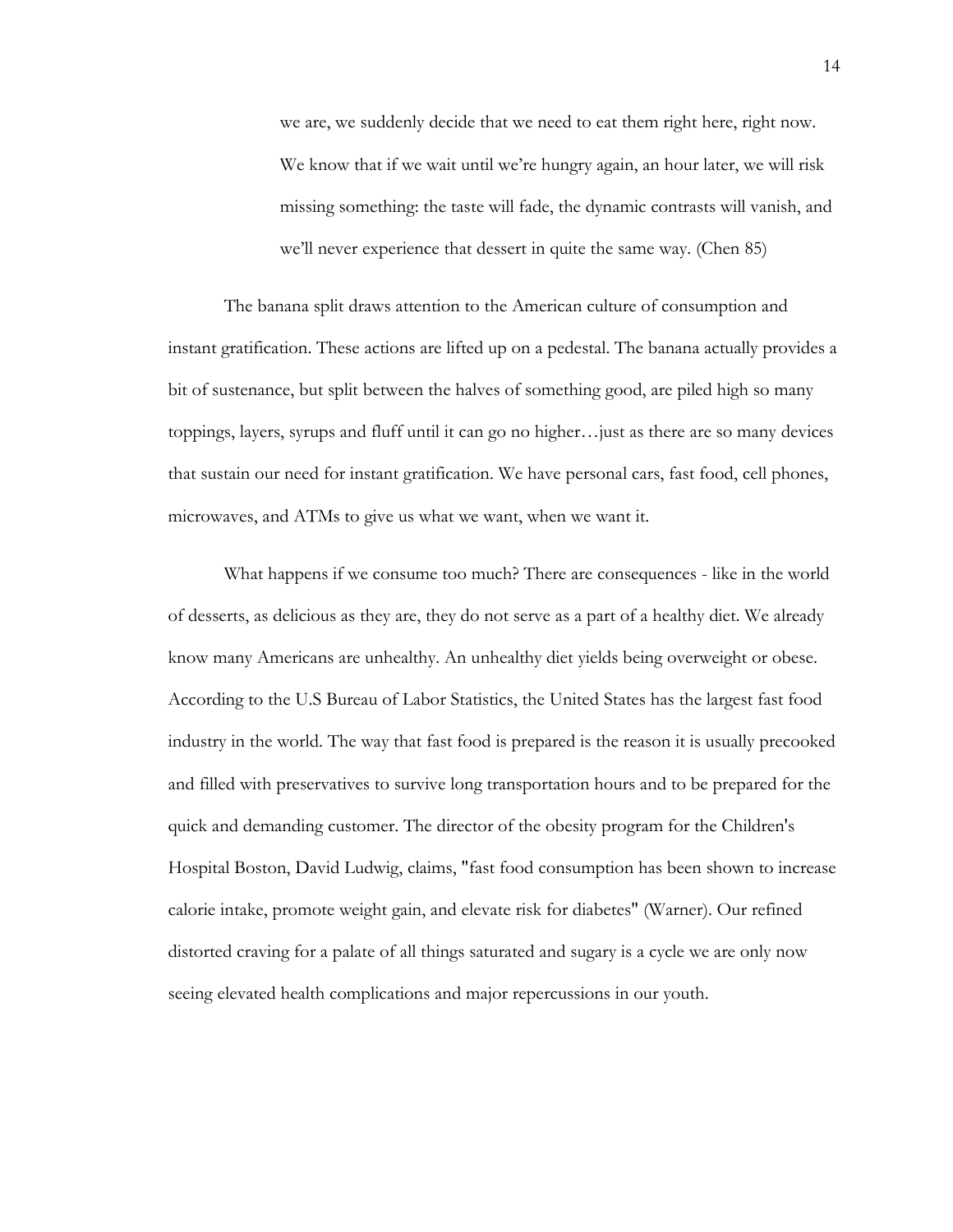In our culture, the consequences of overconsumption in food, technology, and entertainment stimulation are very similar. Another way we see this in our culture is our spending habits. "Consume! Consume!" We are repeatedly told this through advertisements, commercials, and other gluttonous consumers. As we spend more and more, we spend even more than we have. The rising amount of credit card debt is astounding. The average American household with a credit card is about \$15,000 in debt. Our "I want it now" culture is leading us to a superficial sense of means. It has stripped us from the freedom to own and produce with great profit and gain. Rather, it has bound and enslaved us to a self-inflicted ceiling of our own building or to drown in a puddle of melted leftovers.



### **STRAWBERRY ICE CREAM**, diptych 1 & 2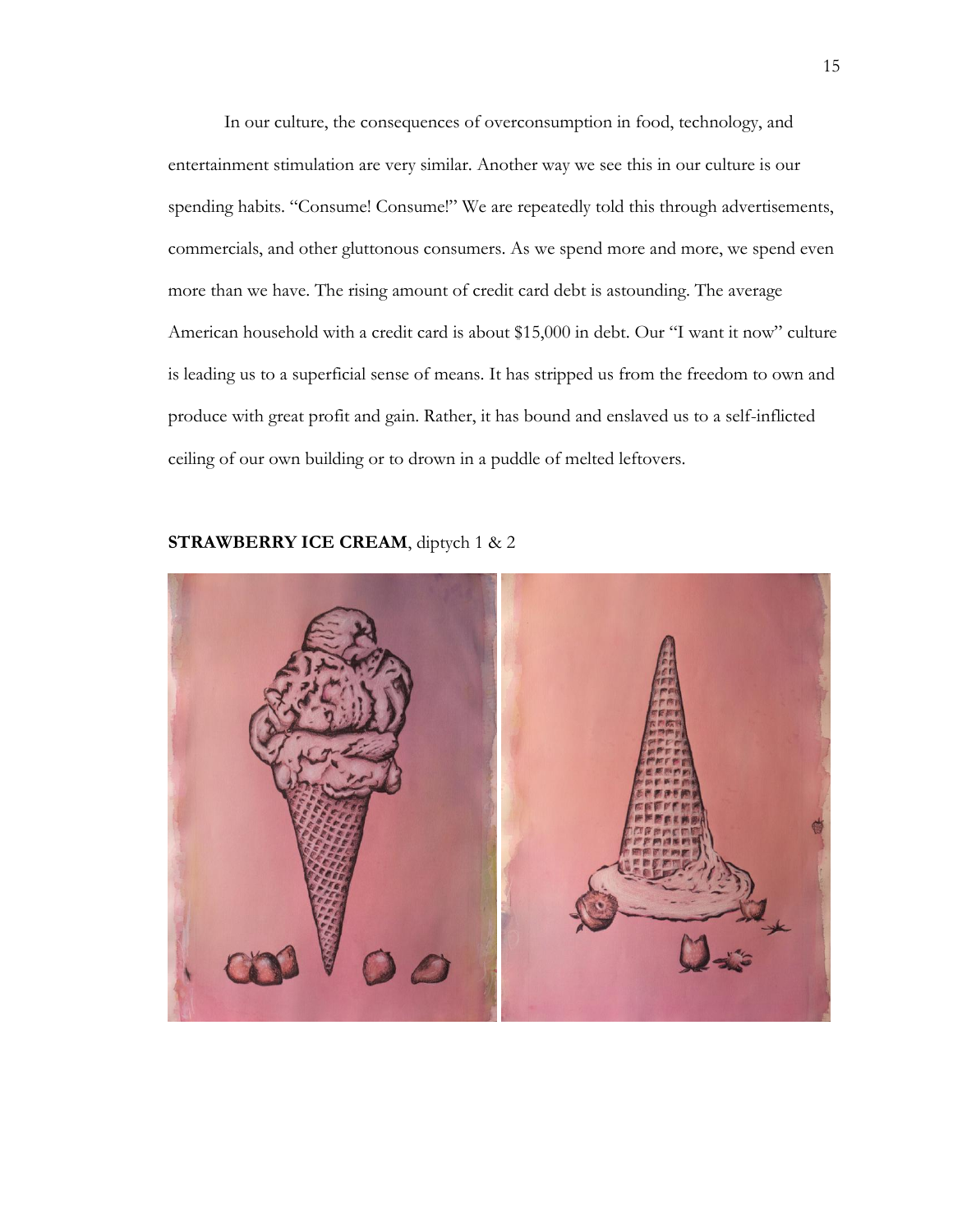The ice cream cone is another classic dessert. Two scoops of frosty cold flavor in a crisp waffle cone is what I have always imagined as the perfect remedy for a hot, humid day. Ice cream is an important summer treat of American culture, since 1921, when the commissioner of Ellis Island decided to "treat all immigrants to a taste of something truly American – ice cream" (Dickson 35).

Surely we can relate to or picture the unfortunate day when the delicious cone filled with ice cream slipped from someone's fingers and toppled 'almost in slow motion' to its demise onto the scalding hot pavement. Left to melt, the cone and liquid ice cream are abandoned. In our society we try to hold too many ice cream cones. They all start to melt and you need to neglect some cones to give attention to others – ultimately sacrificing a flavor for another and increasing the risk of losing an ice cream treat completely. In reality we try to hold on to all of our new computers, televisions, and cameras. Phones, music players, tablets, cameras, and computers: we want every combination, no matter the overlap. Then new and better upgrades come out before we get a chance to 'finish' the previous version. Version 10.2 makes version 10.1 obsolete. They slip through our fingers. Once the cone has turned over, it becomes a reverse funnel – more and more flows through faster as we try to reach the top of the technology pyramid. Consequences arise as our desire for the next best thing continues; the lifestyle we have becomes progressively more wasteful. The ice cream is a metaphor for the wastefulness of the American dream, which includes our obsession with technology.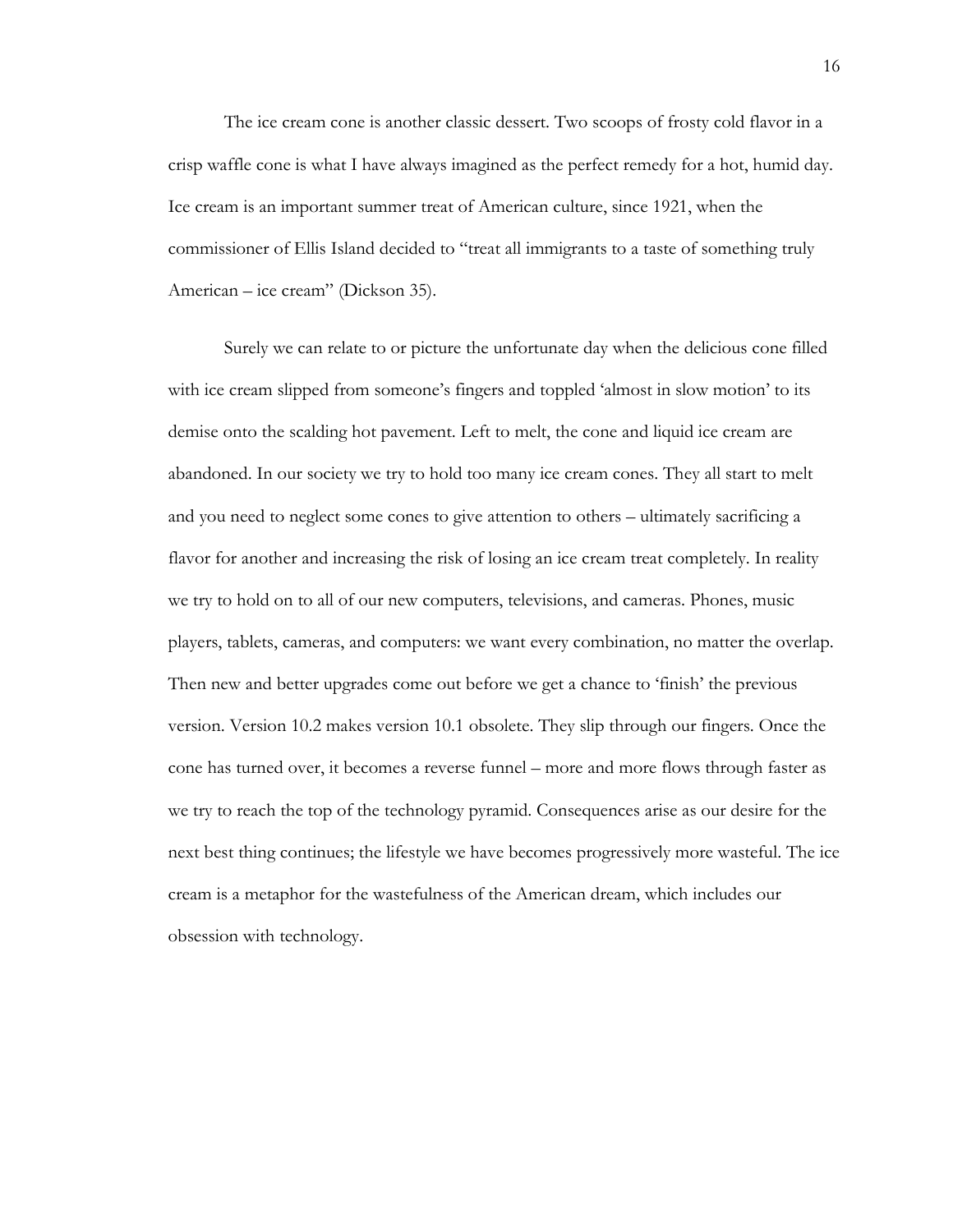### **CHOCOLATE CUPCAKE**, diptych 1 & 2



The chocolate cupcake is the ultimate temptation and symbol of delicacy in hopes of fulfillment and has a power of its own. I'm sure most 'chocoholics' would agree that temptation and chocolate just go together. The chocolate cupcake first offers a fulfillment that you can just inhale and then gives one's mouth a sense of ecstasy after indulging in it. The mind is instantly overcome with satisfaction; however, the rush quickly passes and feelings of emptiness and hunger soon return. You are left with its lifeless circular wrapper, only to remind you of the goodness that was and a desire to begin the cycle again.

Craving the temptation is the effect that too much sugar has. When you eat chocolate cupcake after chocolate cupcake, or even just one, the treat spikes your blood sugar level, and your body responds with an increase of insulin production. Insulin's job is to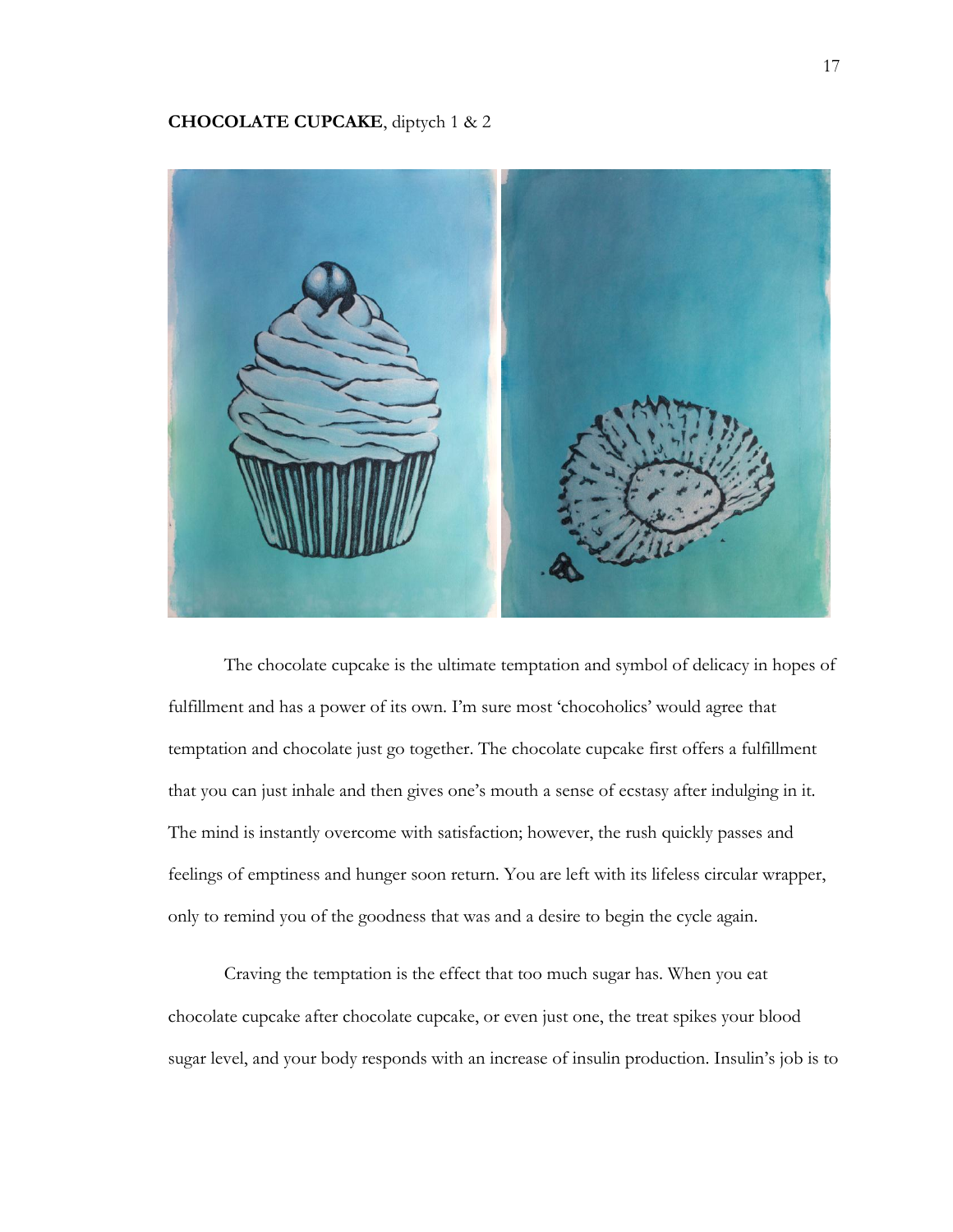drive and move glucose (reduced sugar) out of the blood stream to more important areas that use it as immediate energy and store it for potential energy as fat cells.

If the insulin levels are raised at a constant rate, the body is continually in fat storing mode and only uses energy coming from the surplus of sugar from the bloodstream rather than using stored fat. Then when your blood sugar level is low, the brain responds with "I need more sugar/energy." Perhaps this explains why every year, the average American consumes almost 100 pounds of sugar and other caloric sweeteners (Chen 7). In hopes of a fulfilling temptation, the cupcake does not sustain.

#### **APPLE PIE**, diptych 1 & 2



The mere mention of apple pie warms the heart of every American. It is the quintessential dessert seen nestled next to a flag of red, white, and blue on a hot summer afternoon with the anticipation of fireworks to come. Pie creates nostalgia for the past and a desire for simpler times with the dessert cooling on an open kitchen window seal. Outside of a modest suburban home, the average number of kids are playing in the neighborhood, waiting for dad to arrive home from work where he earns the family paycheck. These are the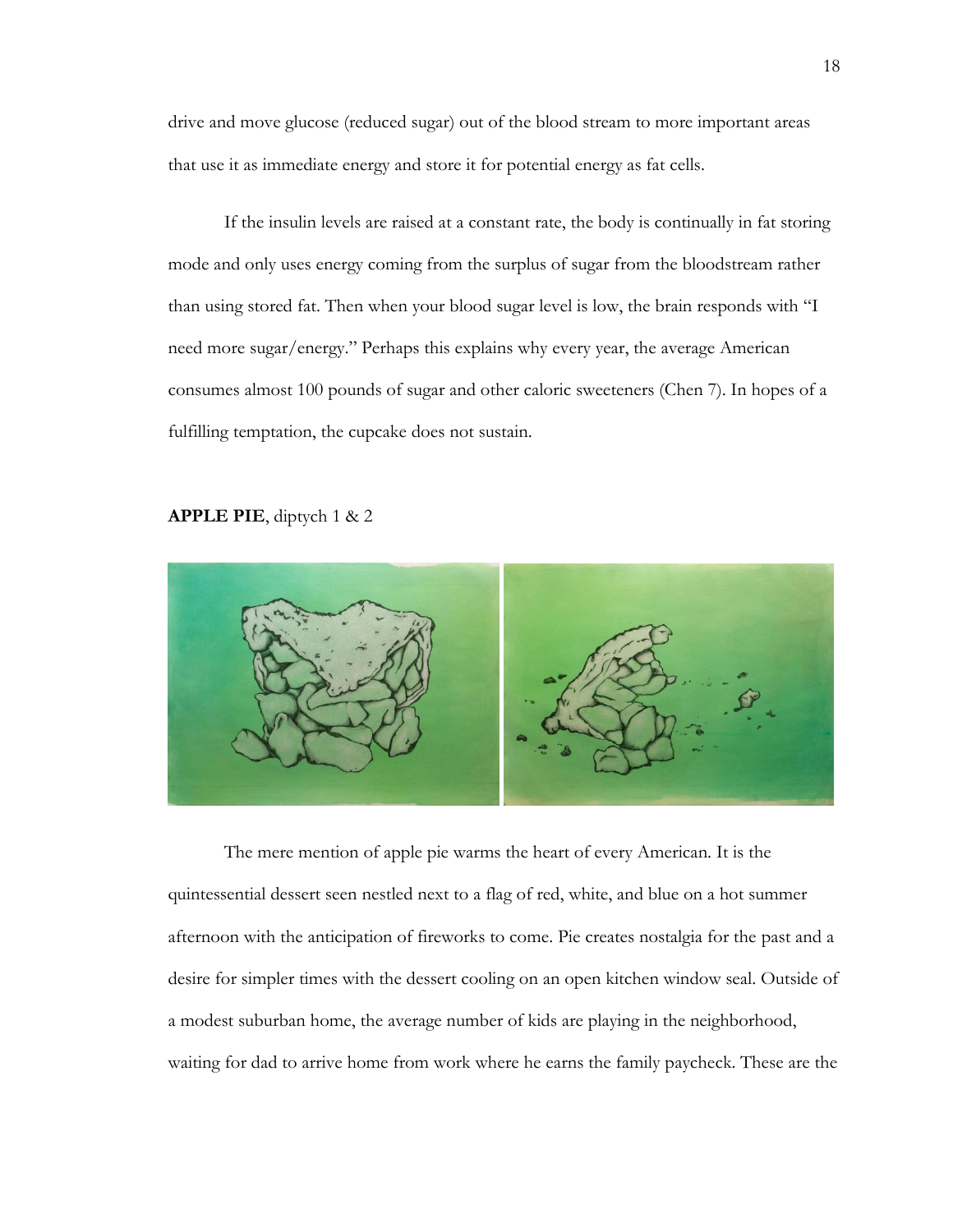dreams of reward. The "American Dream" is the goal and reward that we work towards. This country is saturated with freedom, built on individualism, and we all want a slice of the pie.

During my undergraduate studies in architecture, we studied the shift of American individualization that was a result of the end of World War II. This transition occurred when veterans came home to women who stepped up to replace the drafted men's roles. From there, a shift happened that culturally began to accept women holding positions and provide financially for their families just as much as their male counterparts. As this generation sought to express their reenergized freedom and individuality the suburban lifestyle became more desirable and affordable. People moved out of the cities into what is now called sprawl, or the depletion of density and increased reliance on the car. Everyone needed his or her own house, yard, garage, and automobile. This became the new "Americana." Now lives are filled with work devoted to these ephemeral things – getting the house, the car, the comfortable lifestyle – and will spend anything to get it. As we work toward these things, the pie continues to be consumed, but not replenished. Our resources are depleting at rates that cannot be sustained. We buy more than we can afford economically, environmentally, and physically.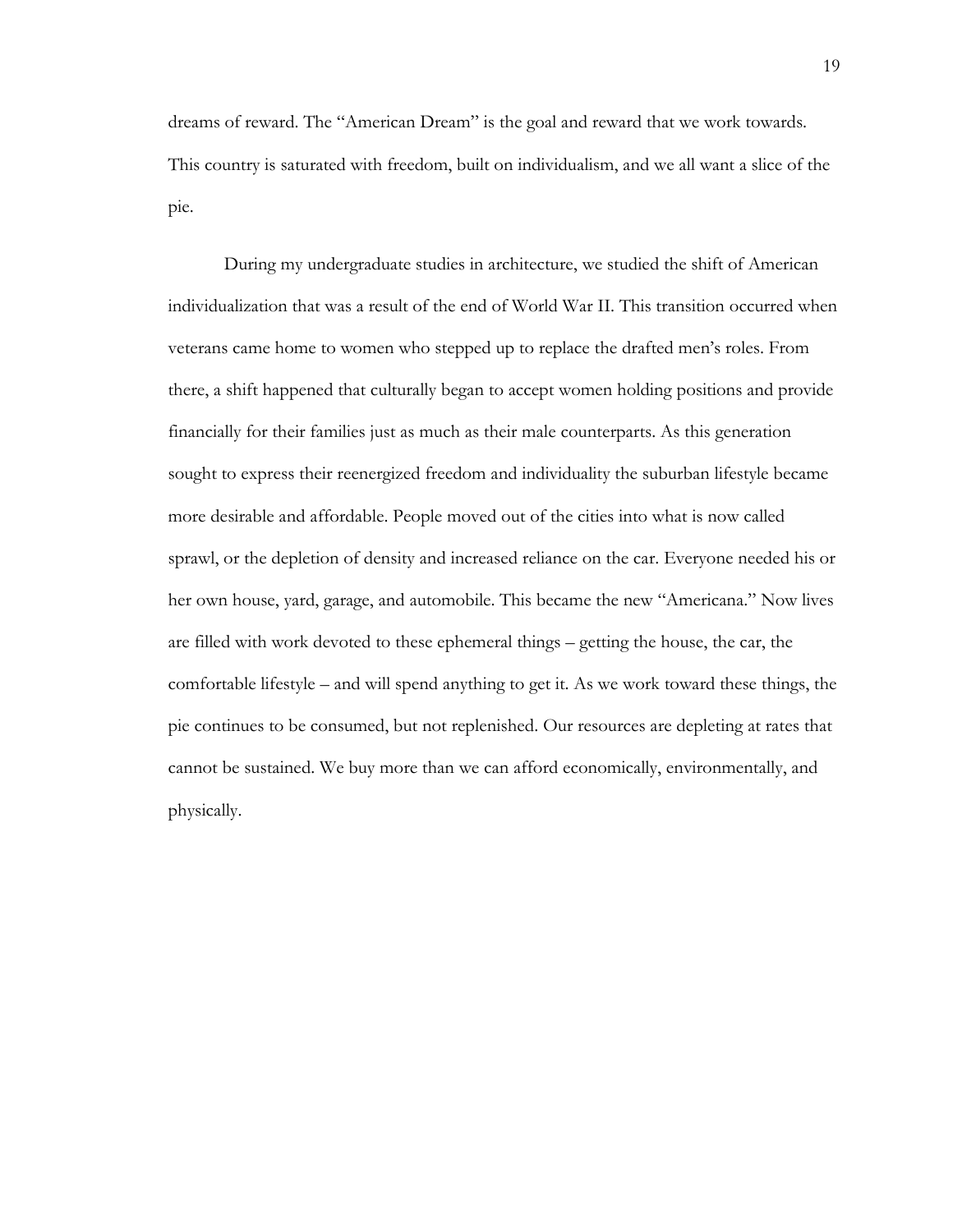#### **IV. CONCLUSION & EXHIBITION STATEMENT**

This creative project drew from two distinctly different sources that made the products rich to work on and explore. The first source was my fondness and connoisseurship of sugary treats. The nostalgia of desserts was therapeutic as I began researching, bringing me back to times with my mother on those summer afternoons enjoying life without schoolwork or responsibility. I enjoyed studying the science of baking and ice cream and looking at cakes. The second source that I was able to draw from was the conceptual depth of the metaphors in the dessert. This was a challenging yet rewarding experience for me. Coming from a background in architecture, I quickly developed an opinion on our social, cultural, and built environments. With this project I chose to communicate something I was interested in sharing with others. After realizing my subject and that I wanted to draw more than a portrait of a dessert, I challenged the way American's live their lives. Do we deserve everything we want? If we continue to live so recklessly, we will be left unsatisfied.

As Chen in *The Taste of Sweet: Our Complicated Love Affair with Our Favorite Treats* concluded, "By looking at the world through the lens of sweet, I learned about the vulnerabilities and desires that color human nature and came to discover how the quest for the perfect sweet reflects our endless search for happiness without compromise" (11-12). Similarly to the caveat of indulging in confection, we are warned that we are devastatingly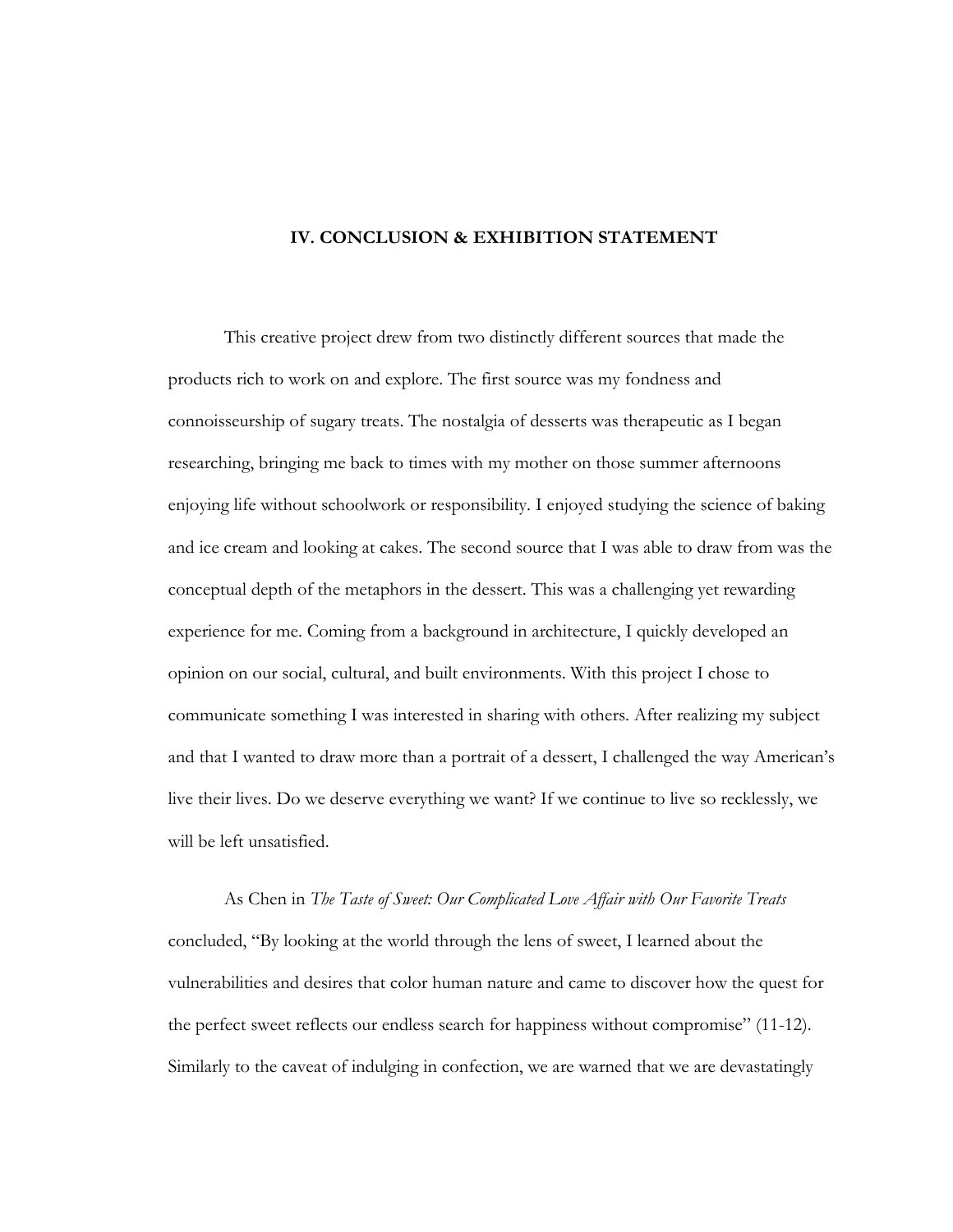ruining our health, state of mind, our resources, and our environment as we continue the search of ephemeral happiness.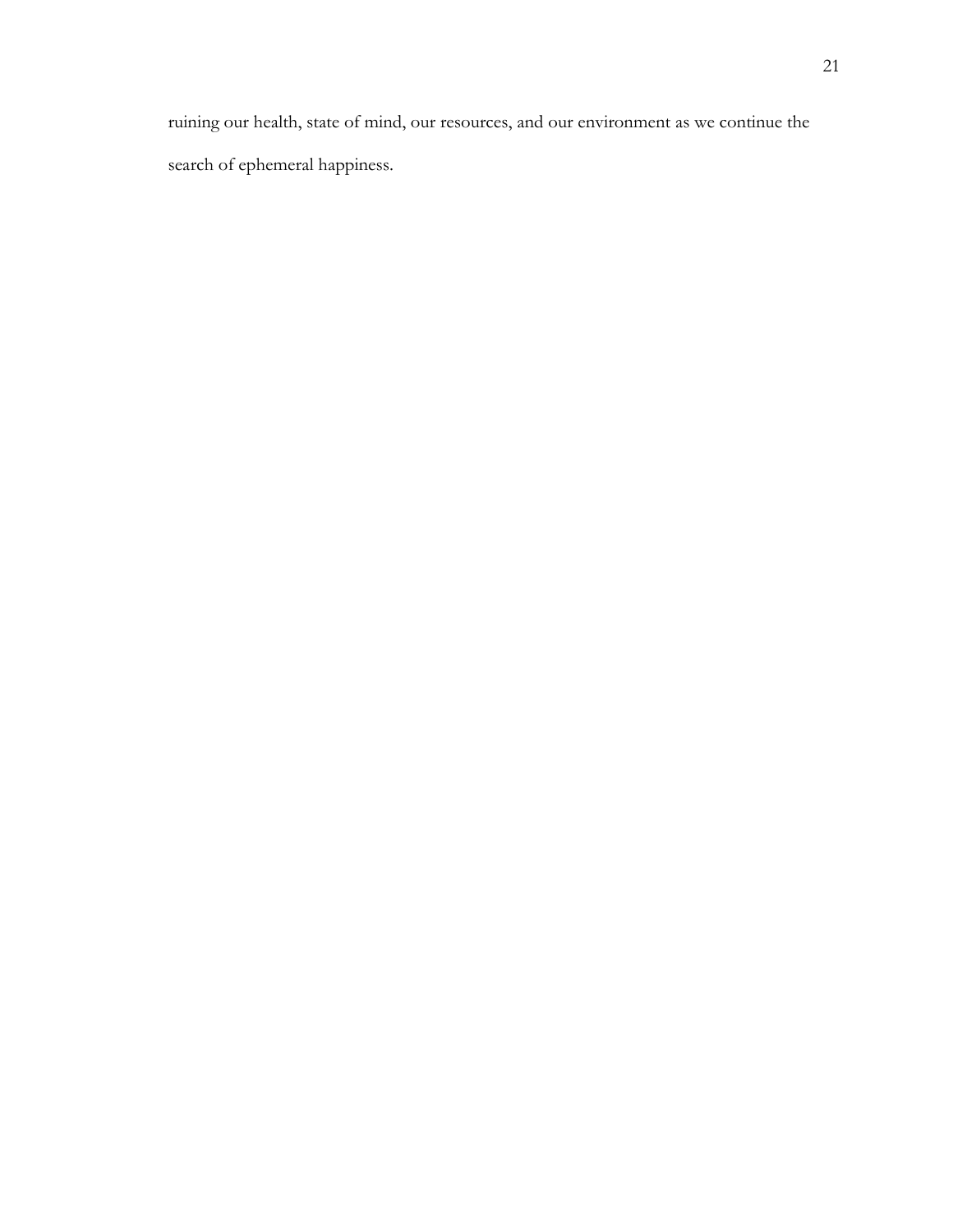#### Confection Affection

Desserts, sweets, and confections have a special place in the hearts of many. Some, including myself, even claim to have a special stomach, a dessert stomach. We receive treats for special occasions and rewards. We take comfort in treats during crises. Certain sweets, after all, offer us a taste of lost youth. In my particular case, childhood summers were filled with ice cream. Everyday, sometimes even for lunch, my mother and I would have a bowl of ice cream together. Even now, on a hot summer afternoon, I ask my husband to take me out for ice cream. I relate to Tim Richardson, as he writes in his introduction to Sweets, "With sweets, the distinction between adulthood and childhood is blurred."

Like the pastry painter icon, Wayne Thiebaud said, "Why not paint cakes?" However, looking deeper, these innocent treats serve as metaphors for our culture's need for instant gratification, consumption, fulfillment, and reward. Confection affection is a lovehate relationship. The immediate pleasure of a beautiful dessert swiftly fades after it is gone.

Using a combination of mixed media drawings and design principles, this body of work reflects a range of concepts and concerns about thoughts with contemporary American culture. Using artificial candy colors, the drawings become almost too sweet. The "before" and "after" images of the desserts provide moments of reflection for the viewer on the condition of our culture and consequences it may have. We are controlled by consumption in our fast-paced society. Fast food, cell phones, microwaves, and ATMs are all tools to facilitate our need for instant gratification. In this age of technology, our desire for the next best thing has become an increasingly wasteful lifestyle. Our continual search for fulfillment and reward is devoted to the ephemeral things of life.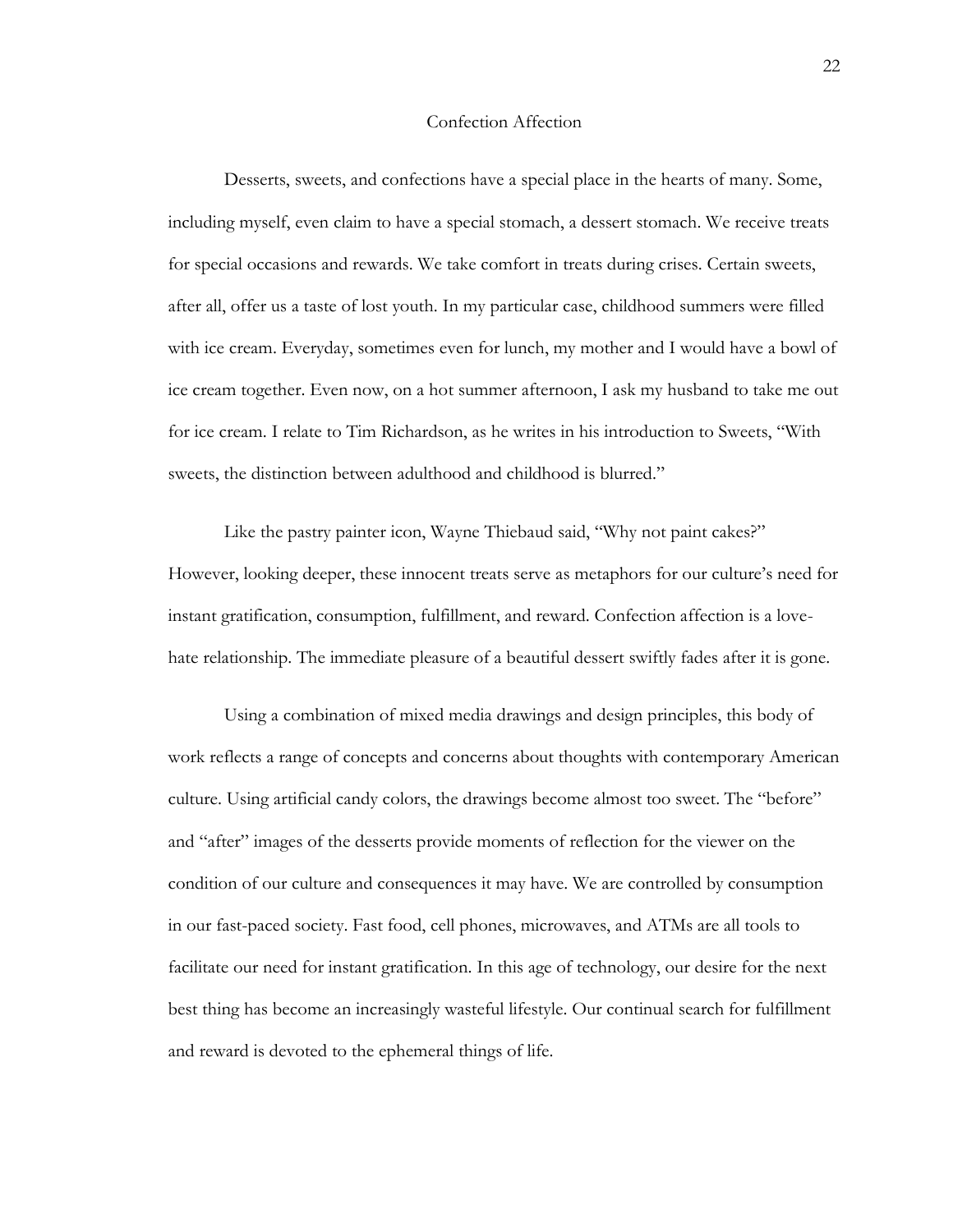I enjoyed further exploring artists whose work influenced my creative project. I also advanced my knowledge of wet and dry mediums by experimenting with watercolor, grease pencils, and litho crayons. Based on these experiments, I created diptychs to portray the dichotomy of desserts. I finished four sets of drawings for my creative project with additional sketches and studies to support my exploration of medium.

#### \*\*\*

In pursuing a graduate degree I am grateful to many individuals for providing support, encouragement and inspiration. I would like to take this opportunity to thank my thesis advisor Scott Anderson for walking me through this process. I appreciate the time dedicated to teaching me about the art world. I thank my other committee members, Hannah Barnes and Sam Minor for their encouragement, advice and critique. I thank my friends and family for supporting my education and helping me when life got too busy. Finally, special thanks to Andrew, my husband and best friend, for his love, encouragement, and understanding. Thank you for your support in letting me pursue a dream.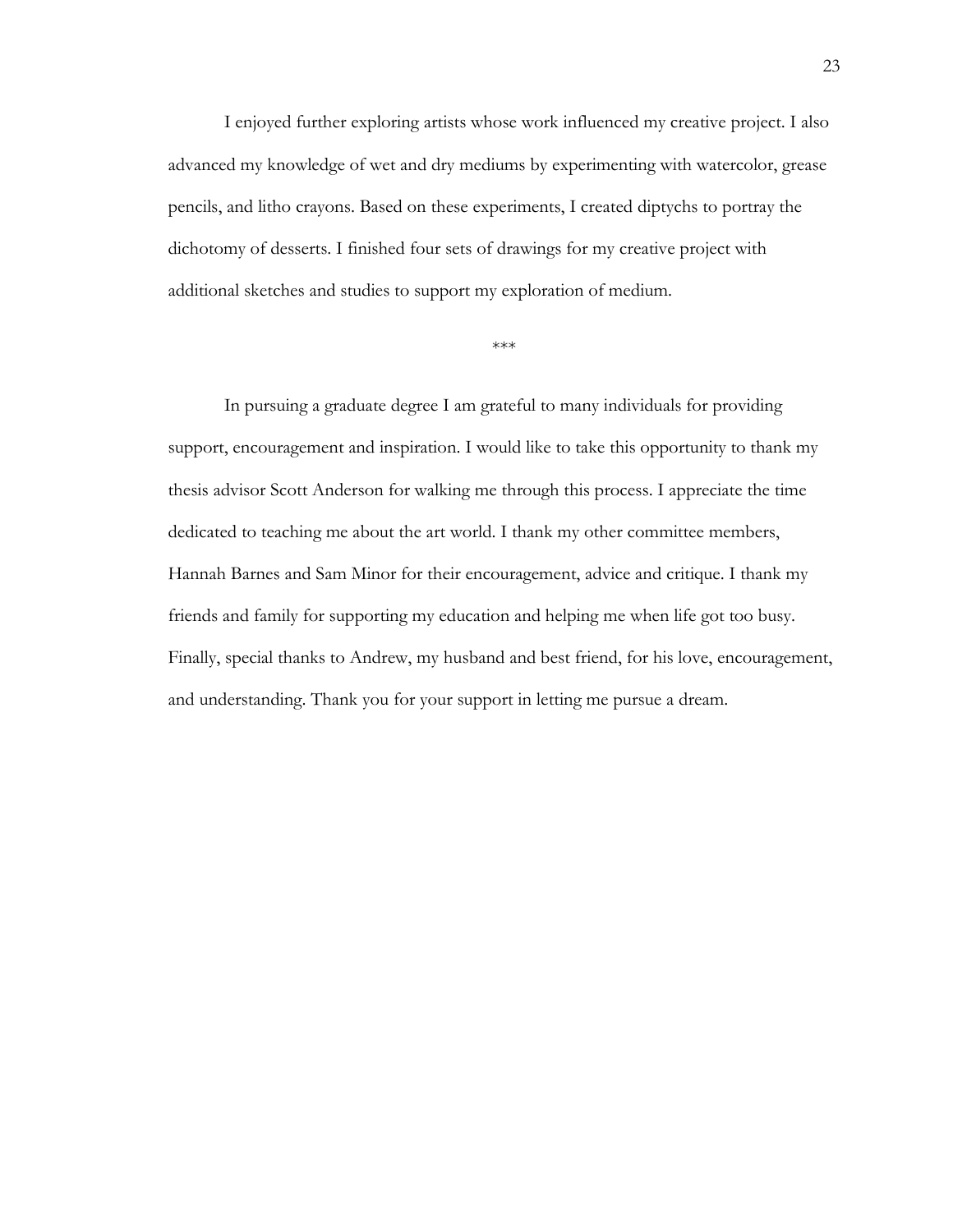#### **BIBLIOGRAPHY**

Chen, Joanne. *The Taste of Sweet Our Complicated Love Affair with Our Favorite Treats*. New York: Crown, 2008. Print.

Darwent, Charles. "Let Them Paint Cake." *Modern Painters* Summer 2001. Print.

Dickson, Paul. *The Great American Ice Cream Book*. New York: Atheneum, 1972. Print.

Richardson, Tim. *Sweets*. New York: Bloomsbury, 2003. Print.

- Roth, David M. "Wayne Thiebaud @ The Crocker Art Museum." *Squarecylinder | Northern California Art*. 23 Oct. 2010. Web. 02 Mar. 2011. <http://www.squarecylinder.com/2010/10/wayne-thiebaud-the-crocker-artmuseum/>.
- Rubin, Susan Goldman. *Delicious: the Life & Art of Wayne Thiebaud*. San Francisco: Chronicle, 2007. Print.
- Warner, Melanie. "Salads or No, Cheap Burgers Revive McDonald's." *The New York Times* 19 Apr. 2006. *Academic Search Premier*. Web. 12 Sept. 2010.